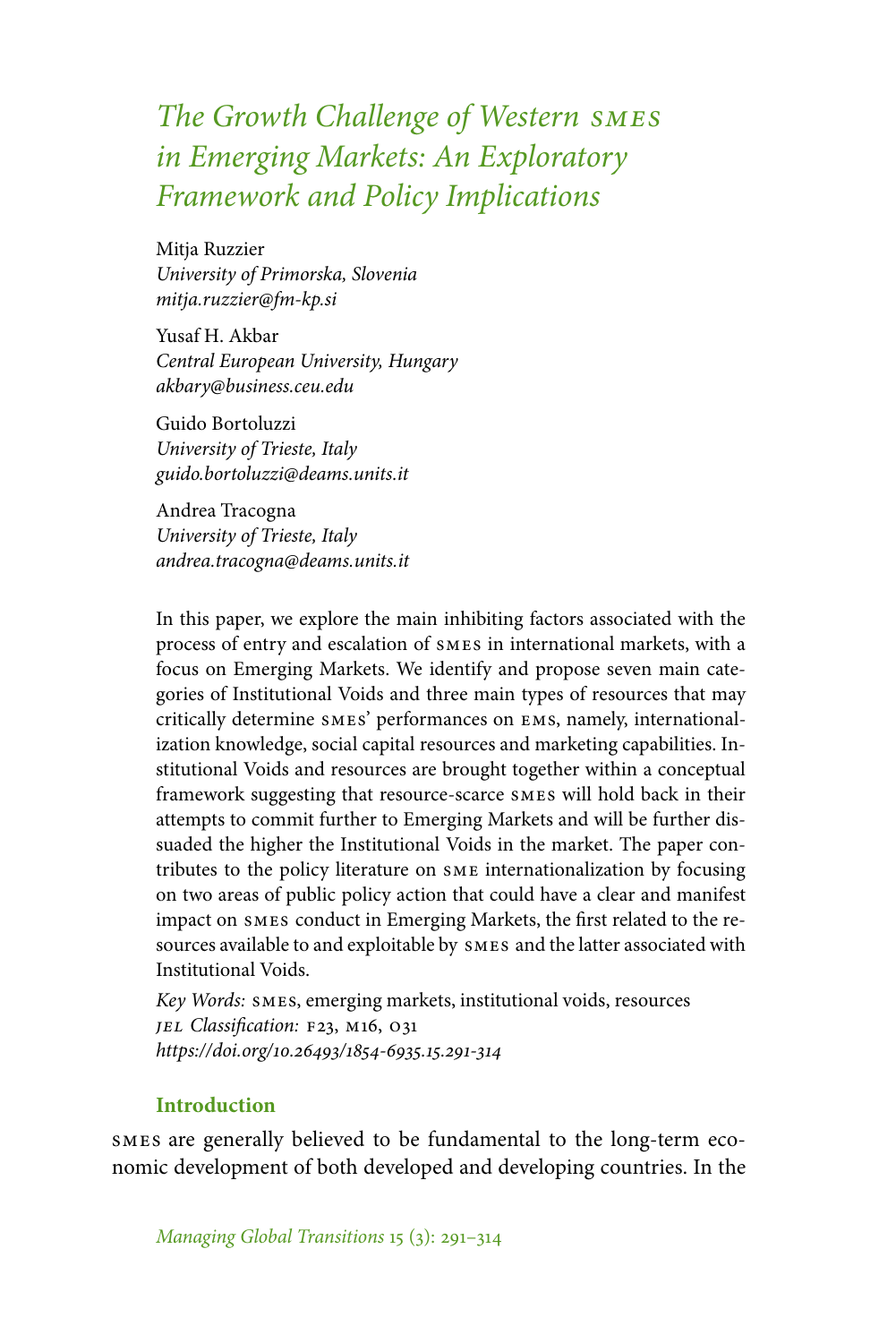Western world, several public programs and policies are aimed at supporting the start and establishment of smes, as well as their growth, wherever it takes place, both at the national and at the international level.

Due to economic slowdown in developed countries, a growing number of smes is today entering and trying to establish in Emerging Markets (ems). Yet, after the first market access, these firms are discovering that the process of growth is particularly challenging. This is due to two factors. First, smes are typically resource-constrained when compared with their larger brethren. Second, ems are characterized by 'unfamiliar conditions and problems' (Arnold and Quelch 1998, 8) that Khanna, Palepu and Sinha (2005) first termed as Institutional Voids.

Past research has thoroughly investigated the factors affecting firm growth on international markets from different perspectives. The adoption of the Resource-Based Theory (RBT) in the study of firm internationalization in general (e.g., Erramilli, Agarwal, and Dev 2002; Brouthers and Hennart 2007), and of smes in particular (Ruzzier, Hisrich, and Antoncic 2006; Wright, Westhead, and Ukbasaran 2007), has produced important results, and notably that resources matter in the success of a firm's internationalization strategy, especially when entering ems. Further, current research on ems has shown that Institutional Voids impact the effectiveness of the firms' resources and can impede or even block the progress of these firms in international markets (Meyer et al. 2009; Khanna and Palepu 2010).

Our study aims at further investigating the features of the evolution of Western smes' internationalization strategies in ems, beyond the entry mode and the impact of resource-based advantages and institutional factors in that process. The aim of this paper is to generate and evaluate specific policy frameworks that can facilitate the success of smes in ems. We identify the different obstacles that can limit the growth of smes in the ems and suggest a set of effective policies to support such companies in their attempts to escalate in these markets. To do so, we combine the Resource-Based Theory of the firm (RBT) with an EMS' institutional perspective.

Our paper is structured as follows. First, we discuss Western smes' weaknesses in ems, through the theoretical lenses of the Uppsala model (Johanson and Vahlne 1977) and the Resource-Based Theory (Barney 1991). Second, we describe ems regarding their fundamental characteristics, and with a focus on Institutional Voids. Third, we focus on the role of smes' resources and capabilities in determining their international per-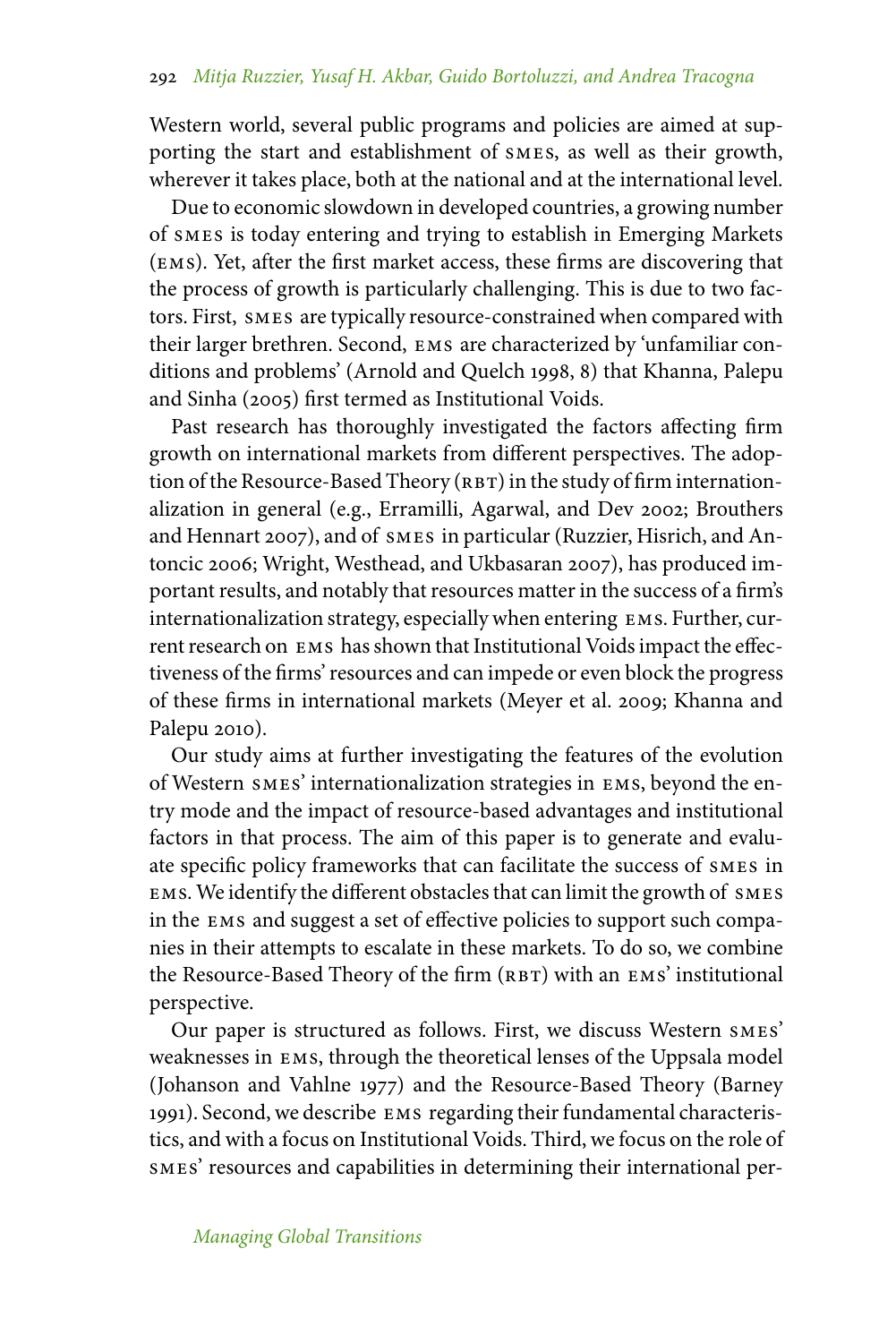formance. Then, we describe how escalation of commitment of smes in ems might be constrained by the presence of a weak resource and capabilities base and of significant Institutional Voids. Lastly, we derive a set of policy proposals for governments in their efforts to promote sme development in ems.

### **Background**

### smes and their liabilities when entering emerging markets

The stage-based model of internationalization (Uppsala model) is one of the most enduring frameworks in the International Business theory (Johansson and Vahlne 1977; Petersen and Pedersen 1997). According to it, firms choose their optimal mode of serving a foreign market by considering their costs and risks in this particular market and their own available resources (Hood and Young 1979). The level of market-entry commitment is related to the firm's familiarity with the market: the more psychically distant the market, the riskier it becomes for the firm to serve this market; hence, the firm tries to minimize its investments by choosing a less resource-intensive mode of operation. Later on, firms learn from their current operations and activities in the foreign market, and, over time, this learning reduces the level of uncertainty and allows firms to strengthen their market position and eventually escalate their commitment. This process of increasing commitment is not designed to be deterministic: indeed, it has been recently suggested that commitment might decline or even cease if performance prospects are not sufficiently promising (Johanson and Vahlne 2009).

Since the pioneering work of Johanson and Vahlne (1977) on the role exerted by the accumulation of market knowledge in reducing the psychic distance of firms in foreign markets, the Resource-Based Theory (Wernerfelt 1984; Barney 1991) has drawn increasing attention in the International Business literature (Ruzzier, Hisrich, and Antončič 2006) and has been successfully applied also to the case of smes entering ems (Balboni, Bortoluzzi, and Grandinetti 2013; Bortoluzzi et al. 2014). The difficulties faced by small firms in the international markets have been traditionally described and discussed as 'the cost of doing business abroad' (Hymer 1976) and as the 'liability of foreigners' (Zaheer 1995). The Resource-Based Theory posits that the generation and the preservation of a competitive advantage is related to the firm's ability to develop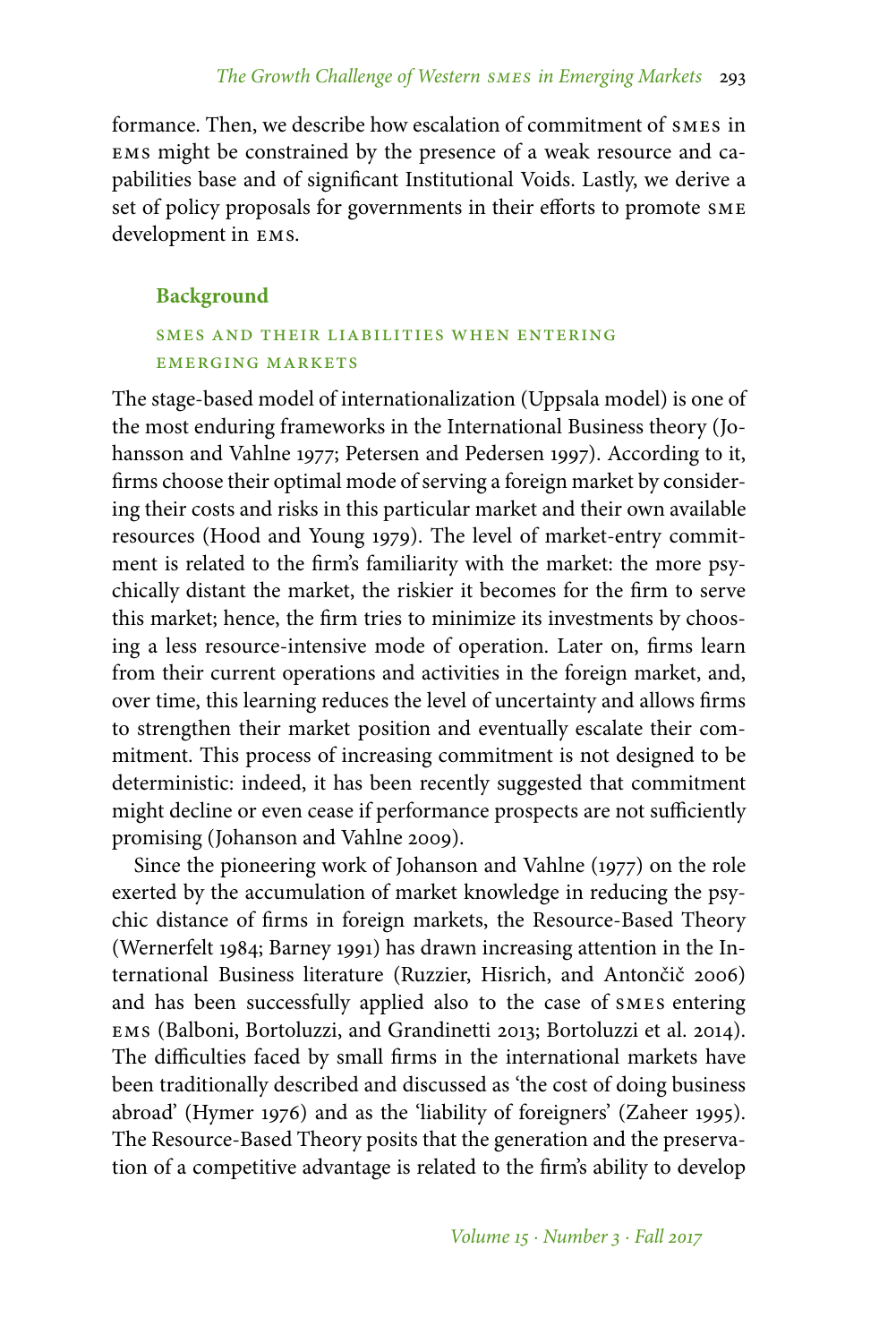and control specific assets that are valuable, rare, difficult for competitors to imitate, and difficult if not impossible to replace with other resources and capabilities (Barney 1991; Teece, Pisano, and Shuen 1997). Therefore, a difference in the endowment of resources and capabilities explains why firms operating in the same sector – thus subject to the same competitive dynamics at the industry level – exhibit different performance levels in a market (Grant 1991).

The same resource-based explanation can be applied to the process of a firm's expansion in international markets. Cuervo-Cazurra, Maloney, and Manrakhan (2007) identify three different categories of resourcebased challenges in international markets: the loss of an advantage when transferring a valuable resource into a new country; the creation of a disadvantage due to the transfer of resources into a new country; the lack of complementary resources to operate abroad. The last category in turn generates three sub-categories, or 'liabilities': liability of expansion, related to the need to operate at a larger scale than before; liability of newness (Stinchcombe 1965; Shepherd, Douglas, and Shanley 2000), due to the need to learn and adapt to a new market, and liability of foreignness, which is mainly related to the difficulties in operating within a new institutional environment.

Such liabilities appear to be particularly significant for smes as they generate competitive advantages based on tacit resources (knowledge) that are not easily transferrable to other markets. Furthermore, their limited resource endowment and their lack of investment capacity generate additional obstacles in entering and being established in new markets. On top of this, weak managerial and marketing resources may generate further problems, explaining their preference for less demanding forms of presence (export-based modes).

The limits of an sme's resource and capabilities base are clearly observable when they try to enter ems. Compared to developed markets, smes encounter very different institutional environments in ems and often lack the needed market and cultural understanding, as well as the business and non-business relationships and the associated social capital (in the form of reputation, established relationships and brands). In this paper, we argue that smes suffer more such limitations in ems than in developed markets and comparatively more than larger multinational firms, compounded by their weak base of resources and capabilities and the significant contextual differences they must deal with (Vianelli, de Luca, and Bortoluzzi 2012). Due to such intrinsic weaknesses, there is a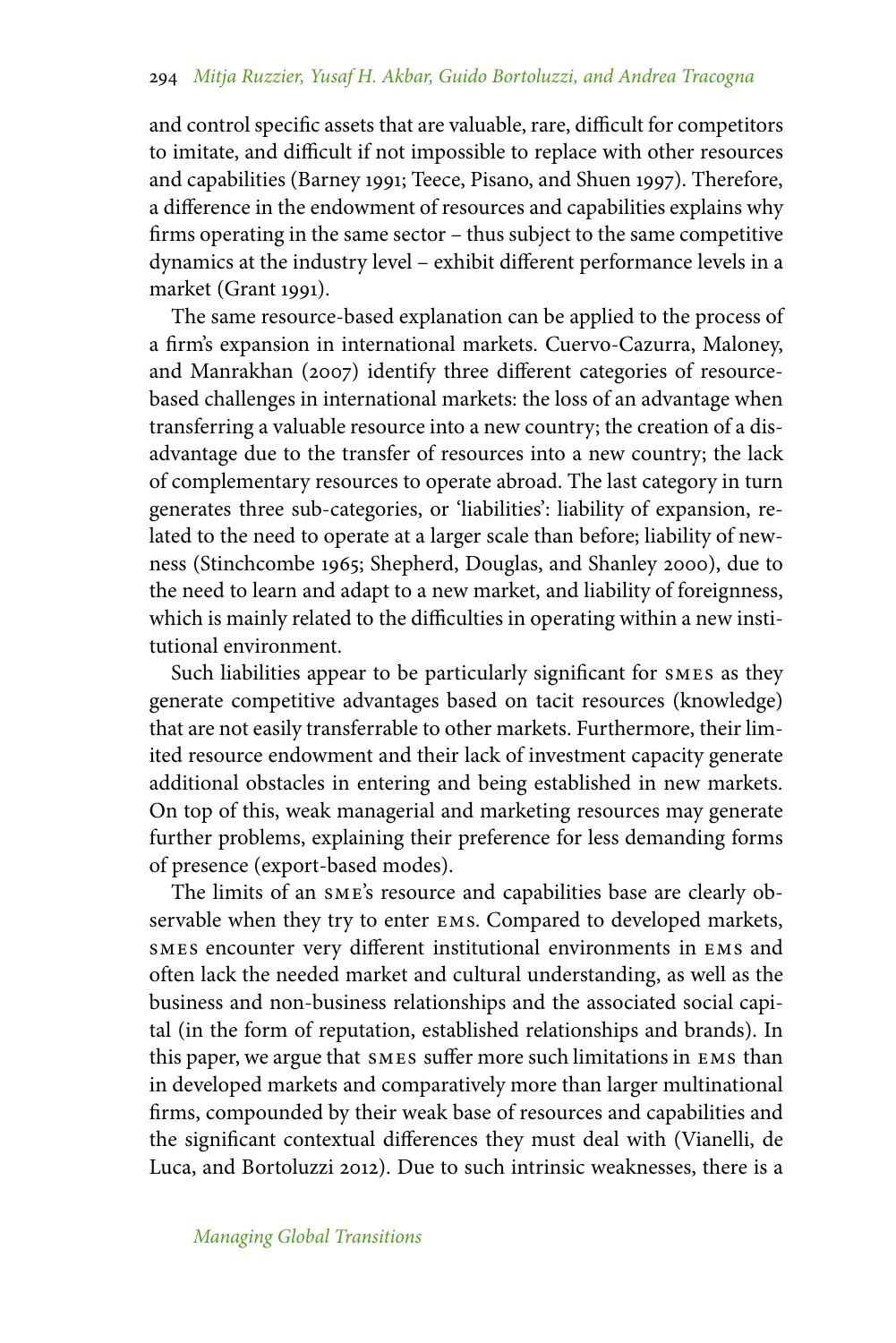need for specific policies aimed at supporting and promoting their entrance and growth in ems.

### emerging markets and institutional voids

While historically being considered as locations for cost-saving opportunities for Western firms (Cavusgil, Knight, and Riesenberger 2012), ems are now experiencing a remarkable growth of purchasing power along with mounting expectations of local consumers. These changes push an increasing number of Western firms to enter those markets to exploit their potential opportunities involving increased exports, as well as the re-location of capital and production and the shift of supplier networks at the global level (Jansson 2007). Yet, despite a positive ems dynamic, a limited group of European smes export to ems (approximately seven to ten per cent of smes according to the European Commission 2011). To explain the phenomenon, some scholars studying developed country firms entering ems have drawn attention to the peculiarity and idiosyncratic nature of em contexts and to the degree of (under)-development of their institutions. Arnold and Quelch (1998, 8) stated that ems are characterized by 'unfamiliar conditions and problems', which include poorly functioning or non-existent logistical infrastructure (highways, railways, harbours, airports, ICT networks), weak market systems and channels (i.e. sales and distribution networks) and important differences in buyer behaviour that developed country companies may find difficult to understand and adapt to.

The business strategies of firms from developed countries are frequently predicated on institutions that guarantee protection of their tangible and intangible resources. The absence of such institutions generates obstacles to being established in ems. Such Institutional Voids relate to unfamiliar conditions and problems that characterize these markets and can deter firms from entering them or call for a modification of the entry modes (Arnold and Quelch 1998; Steenkamp 2005; Khanna and Palepu 2010).

Notable taxonomies of Institutional Voids include Khanna, Palepu and Sinha (2005) 'dimensions of institutional contexts' and the World Bank's 'Ease of Doing Business' survey. The World Bank has ten indices that measure the ease with which companies can do business in a country. Khanna, Palepu and Sinha (2005) developed an exhaustive taxonomy of potential Institutional Voids that they gathered into five categories. The first group is the 'political and social system' that includes political stabil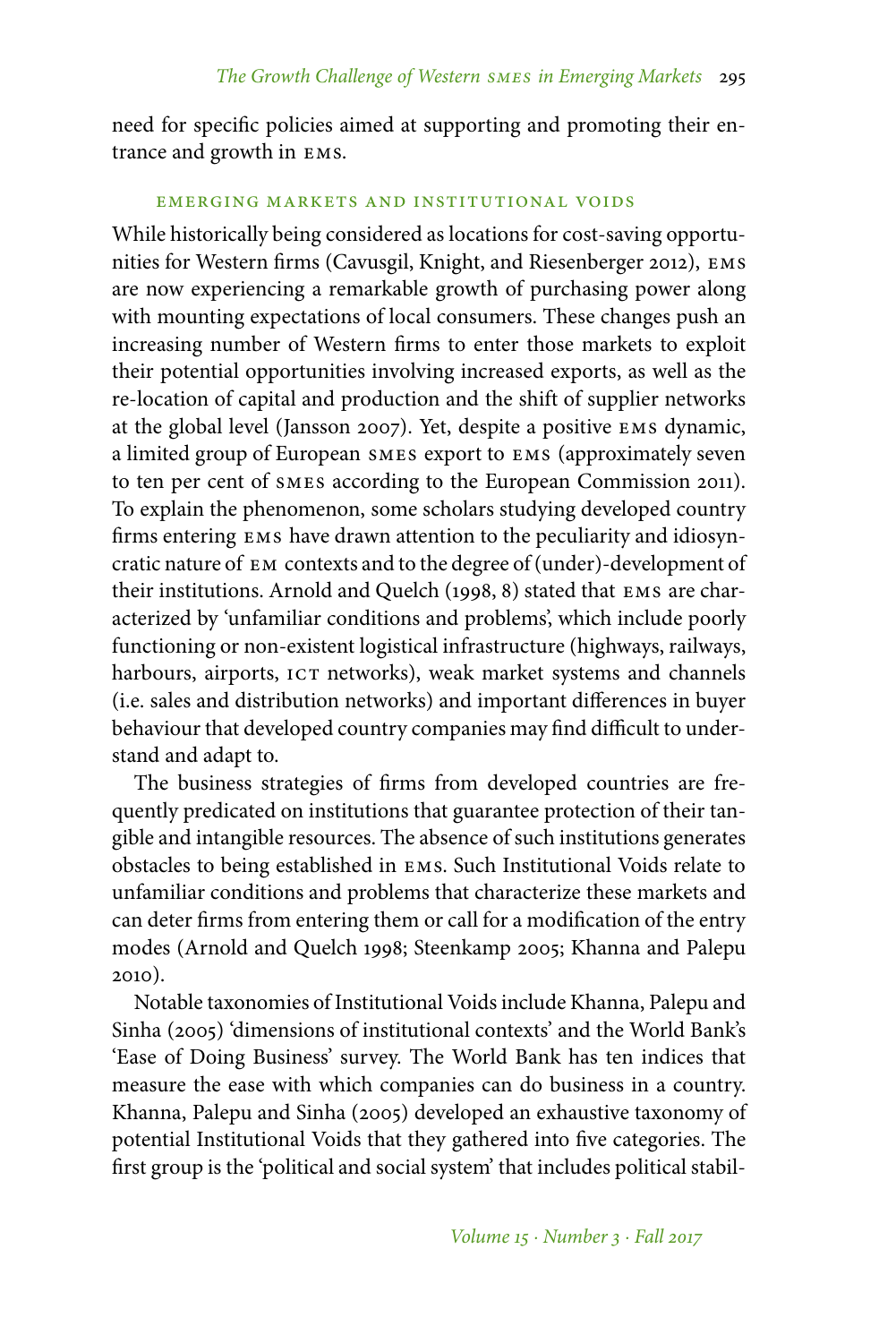ity of the country, the degree of protection of private property and intellectual rights and the efficacy of the judiciary system. The second group, called 'openness', considers the existence of discriminatory legal restrictions and constraints facing foreign investors. The third describes Institutional Voids in 'product markets' and relates to the ease of access to valuable information on consumers and market trends, the existence of an adequate distribution system and the extent of product-related environmental and safety regulations. The fourth group is concerned with the conditions and flexibility of the 'labour market' and deals with the availability and quality of human capital in a specific institutional setting. The fifth and last category represents the 'capital market' and examines the extent and quality of financial intermediaries, venture capital investors, stock markets and regulatory systems (Welter and Smallbone 2011; Gao, Ballantyne, and Knight 2010; Meyer et al. 2009).

The core implication of these Institutional Voids taxonomies is that while the direct cost of doing business in ems may be lower relative to developed country markets, Institutional Voids raise both risk and transaction costs of doing business. Institutional Voids are believed to create both barriers for firms entering ems and to impose limitations on their commitment even if they decide to enter. A weak institutional environment, in terms of high Institutional Voids, may dissuade firms from committing time and resources in the market, as noted both by Broadman et al. (2004) and Welter and Smallbone (2011). Further, as reported by Khanna and Palepu (2010), a major problem in operating in ems is the lack of 'intermediaries' (such as market research firms, development agencies, headhunting firms, business schools, advisors, regulators, legislators, judiciary system) who can reduce or eliminate Institutional Voids. This is a problem especially for foreign smes, which – due to their limited resource base and lack of experience – would very much like to refer to such intermediaries to enter and be established in the ems. For instance, Sousa and Bradley (2008) found that the institutional environment, expressed in terms of communication and marketing infrastructure, technical requirements, legal regulations and economic/industrial development, exerts a significant impact on the export performance of the firm. In a later study comparing the internationalization processes of smes in eu, China and Russia, Hilmersson and Jansson (2012) found the institutional setting of ems to limit the positive effect provided by the internationalization knowledge on the internationalization process of the firm. In a recent qualitative study analysing three European firms, Bor-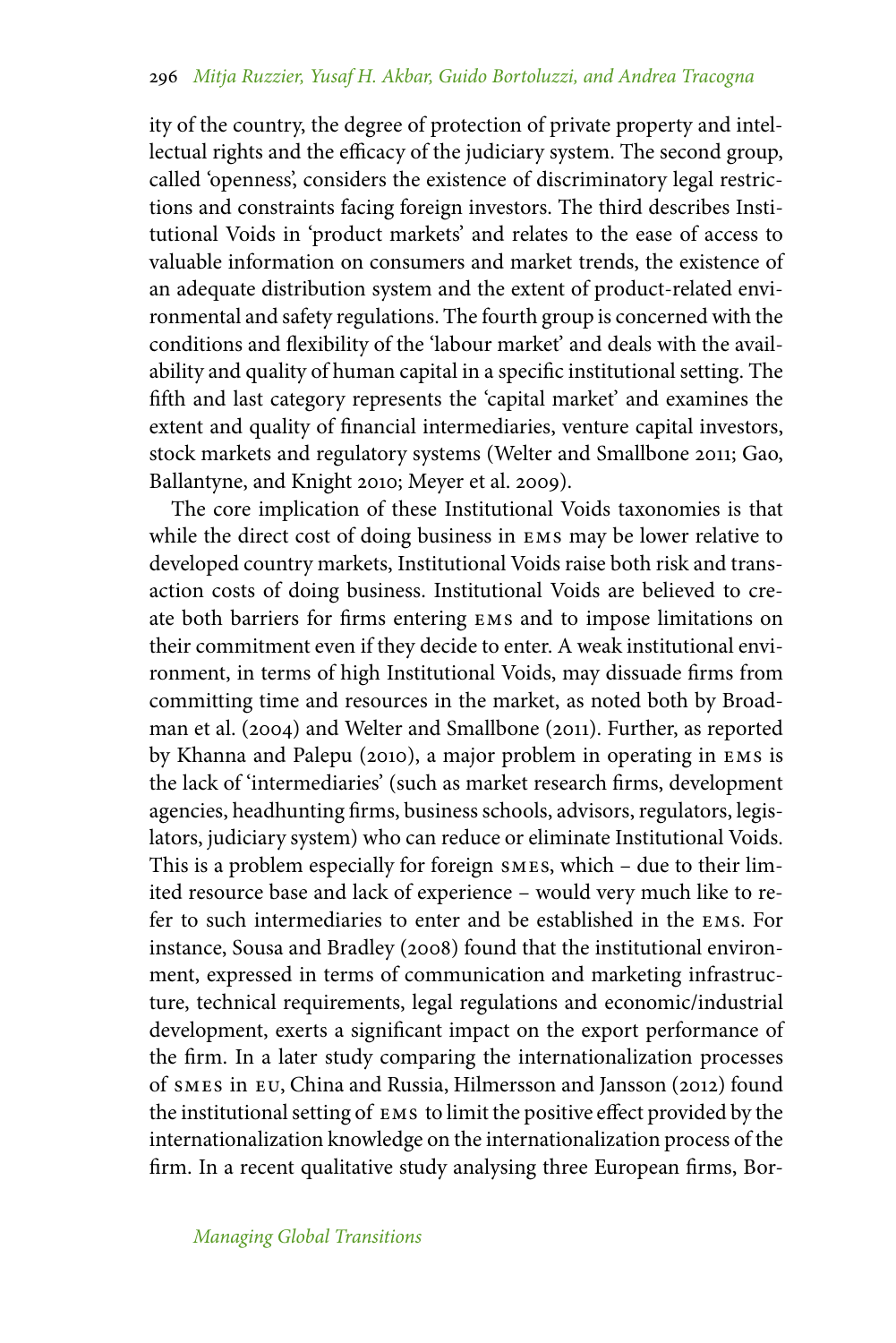toluzzi et al. (2014) found Institutional Voids to severely affect the way entering firms set their distribution channels in ems and the decision to invest in the use of more resource-demanding modes of presence. Further research also confirmed the role of institutional heterogeneity (and dysfunction) relative to developing country contexts and their impact on a firm's entry decisions and the effectiveness of subsequent steps in ems (Khanna and Palepu 2010; Ferreira, Li, and Yong Suk 2009; Henisz 2004; Xu and Shenkar 2002; Kostova and Zaheer 1999). Overall, this research stream has led to a broad-based acceptance that institutions that support markets play a greater role in firm performance (Oliver 1997), 'directly determine what arrows a firm has in its quiver' (Ingram and Silverman 2002, 20), and represent 'one leg that helps sustaining a [firm's] strategy tripod' along with the firm's resources and capabilities and industry conditions (Peng, Wang, and Jiang 2008, 921).

# **Towards Developing a New Framework of smes' Escalation in Emerging Markets**

### the drivers of sme escalation in emerging markets

Past research has primarily addressed the theme of Institutional Voids to investments made by multinationals, frequently contrasting whollyowned subsidiary (wos) with joint venture (jv) modes (e.g. Brouthers 2002; Brouthers and Hennart 2007; Hill, Hwang, and Kim 1990; Puck, Holtbrugge, and Mohr 2009) thus perpetuating a simplified view of the reality, in which smes typically enter foreign markets through exportbased modes. Such studies have taken into consideration the limits and constraints of smes going abroad, suggesting that such firms are less likely to pursue high-commitment forms of presence while preferring to approach foreign markets through direct or indirect exports (Gankema, Snuif, and Zwart 2000; Jansson and Sandberg 2008). Furthermore, while many smes enter ems, only a few of them escalate to more resourcecommitted forms of presence (Akbar, Bortoluzzi, and Tracogna 2014).

In this paper, we refer to two types of escalation of commitment in foreign markets: the first (between-modes) occurs through the adoption of riskier modes of operation, as typically described by the stagebased internationalization theory (Johanson and Vahlne 1977); the second (within-modes) results in the escalation of resource commitment within the initial mode of operation. This latter type of escalation relates to the degree to which additional resources, both organisational and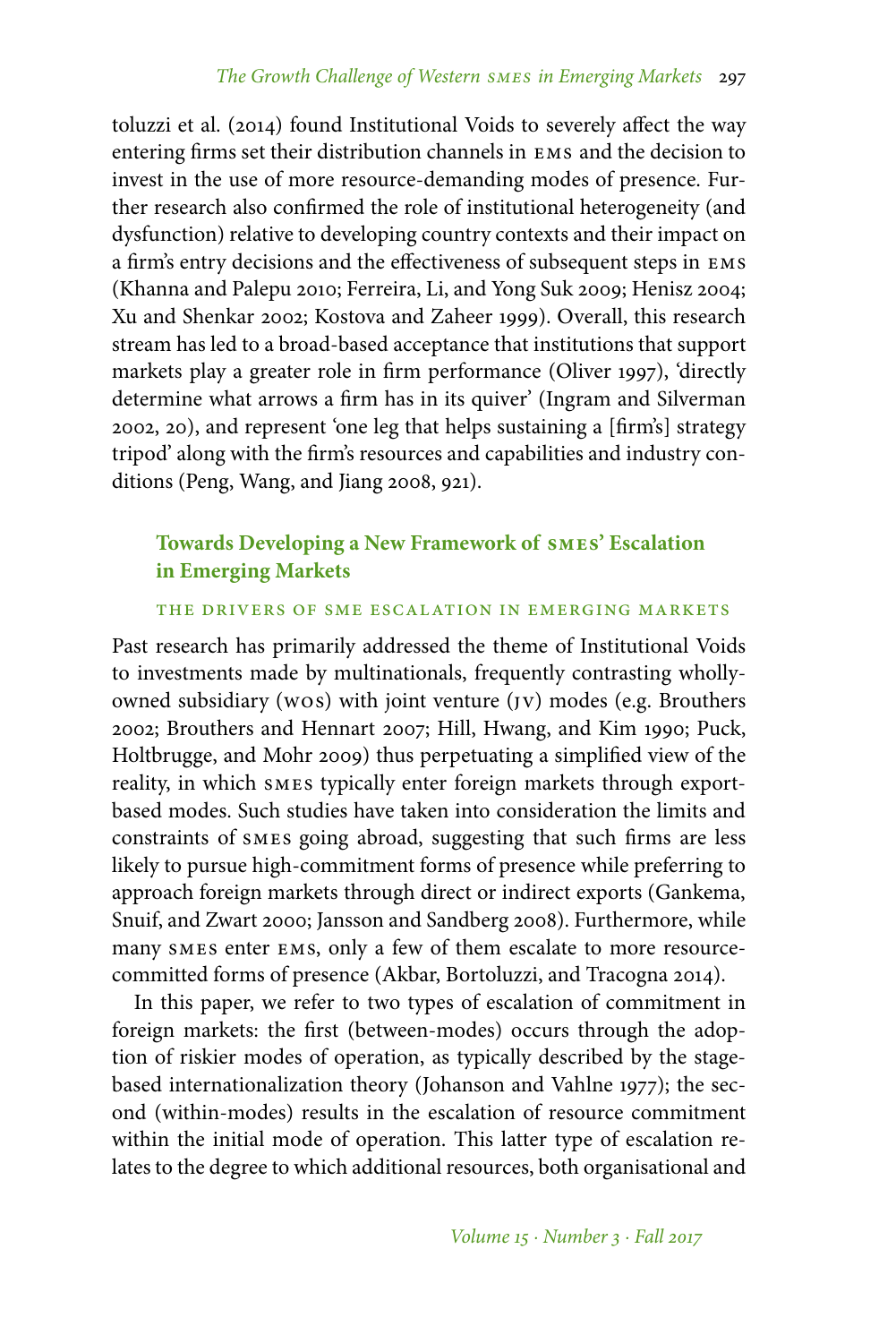managerial, are allocated to operations within a specific em after the entry phase. Such a concept of escalation is not new to the international business literature: indeed, stage-based theories of internationalization are built around the process of committing additional resources in a market, because of the accumulation of international experience and market knowledge (Johanson and Vahlne 1977). However, this process of gradual establishment in a market (within-modes) is rarely considered as a key dimension of the internationalization process of firms and has been even less analysed in the context of ems relative to the first type of escalation of commitment (between-modes), which results in the adoption of a higher mode in the establishment chain, ranging from: indirect export; direct export; strategic alliance (non-equity based agreements including also franchising); joint ventures (equity-based agreements) and Foreign Direct Investment (FDI) (Swoboda, Olejnik, and Morschett 2011).

Within the framework we are developing, and based on the RBT, three variables have a major direct and positive effect on the escalation of smes in the ems: the international knowledge of the firm or entrepreneurs (a), the social capital resources of entrepreneurs and their firms (B) and the marketing capabilities (c). We will refer to the above as the 'resource and capabilities base' (RCB) of SMES.

Several studies confirm the existence of a positive relationship between accumulated internationalization knowledge (a) and a firm's international achievements. Internationalization knowledge is the outcome of a learning process-taking place through and after the entry in foreign markets (Cavusgil, Knight, and Riesenberger 2012; Dean, Mengüç, and Myers 2000; Johanson and Vahlne 1977). According to Eriksson et al. (1997), such knowledge informs a firm's entry decision into a foreign market. It includes, for instance, the specific rules and customs of the market, the attitudes and preferences of local consumers, and the specific information about local suppliers and distributors. Internationalization knowledge accumulates over time, as the firm continues to operate in foreign markets (Blomstermo, Eriksson, and Sharma 2004; Autio, Sapienza, and Almeida 2000). Conversely, should a firm exit foreign markets, its accumulated knowledge rapidly obsolesces. The gradual accumulation of internationalization knowledge supports the further internationalization of firms, encouraging them to enter new, distant markets, and to escalate their existing commitments in already served markets (Francis and Collins-Dodd 2004; Prasad, Ramamurthy, and Naidu 2001). Francis and Collins-Dodd (2004) found a significant relationship between a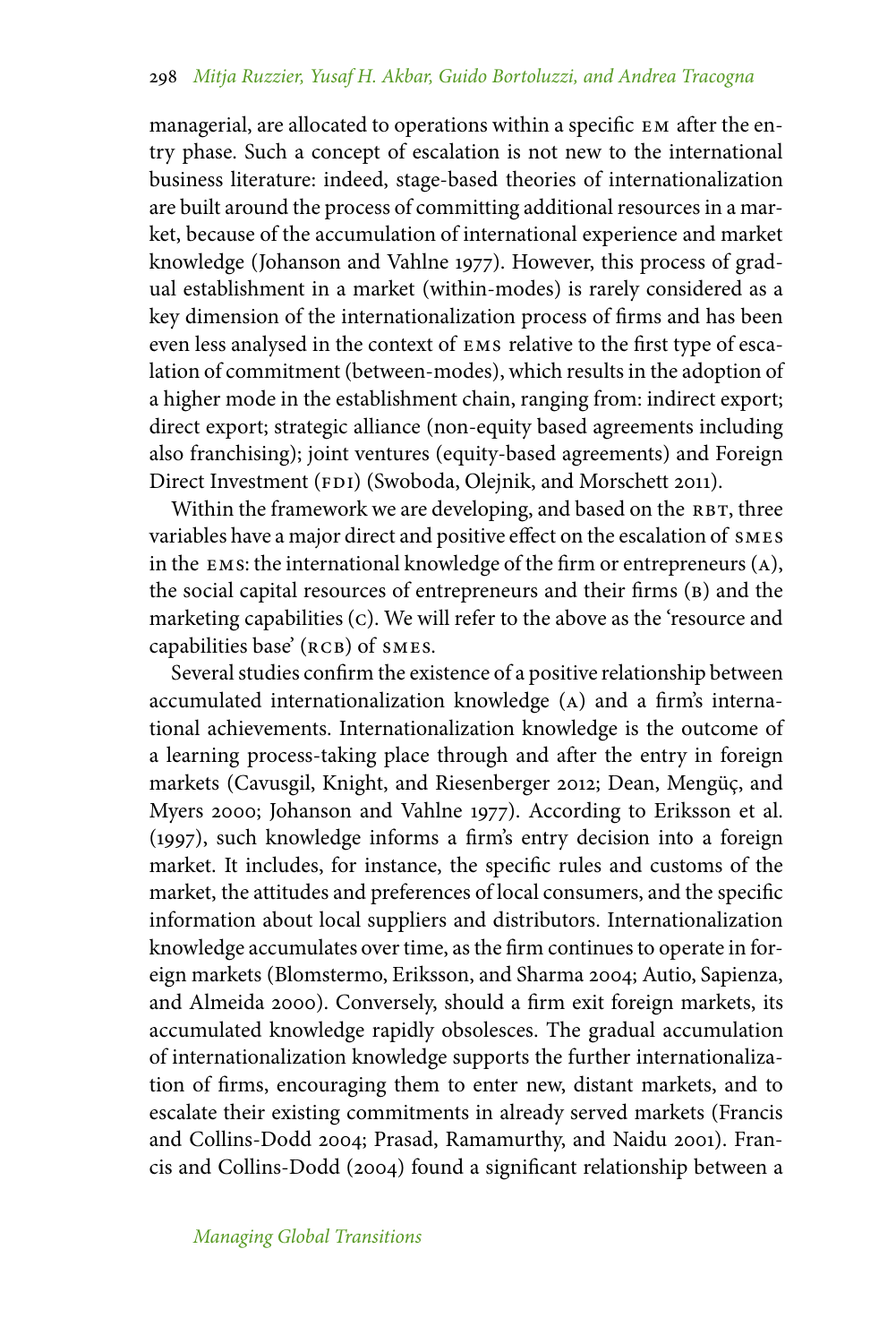firm's degree of export commitment, as a proxy of its accumulated experience, and its ability to further expand in foreign markets. Prasad, Ramamurthy, and Naidu (2001) found that the international knowledge of a firm moderates the relationship between its marketing capabilities and its international achievements. In other words, when a firm accumulates international knowledge, it becomes more able to exploit with success its marketing resources and capabilities in international markets. Internationalization knowledge allows managers to better understand foreign markets (Axinn 1989) and to better detect additional international opportunities there (White, Griffith, and Ryans 1998). This is especially relevant for smes whose expansion processes are typically more gradual than those of mnes (Hilmersson and Jansson 2012). Thus, we can expect that internationalization knowledge positively impacts a firm's international market performance and establishment (Akbar, Bortoluzzi, and Tracogna 2014). In other words, smes endowed with greater amounts of internationalization knowledge will be better positioned to expand their business and to succeed also in the context of ems.

The importance of social capital resources (B) in the internationalization process of smes was identified in different studies (Ruzzier and Antončič 2007; Birley 1985; Ostgaard and Birley 1994) and will represent our second main driver of sme escalation in ems. Social capital, being a resource itself, is usually embedded within, available through, and derived from the network of relationships at the individual and firm level (Nahapiet and Ghoshal 1998). Regarding the network content, entrepreneurs' social networks can provide entrepreneurs and their firms with information and access to other scarce resources (Ostgaard and Birley 1994; Liao and Welsch 2003), and facilitate their identification, collection and allocation (Birley 1985). Social networks help firms expose new opportunities, obtain knowledge and learn from experiences (Chetty and Holm 2000), and establish formal relationships with lending institutions (Honig 1998). Peng and Luo (2000) stated that the social capital embedded in managerial ties may be more important in situations of imperfect competition, characterized by weak institutional support and distorted information (such as the ems). The more uncertain the environment, the more likely informal ties with managers in other firms will be mobilized (Pfeffer and Salancik 1978).

It is broadly accepted that marketing capabilities (c) are a primary driver of a firm's competitiveness (Merrilees, Rundle-Thiele, and Lye 2011; Vorhies and Morgan 2005; Weerawardena 2003), while a wide literature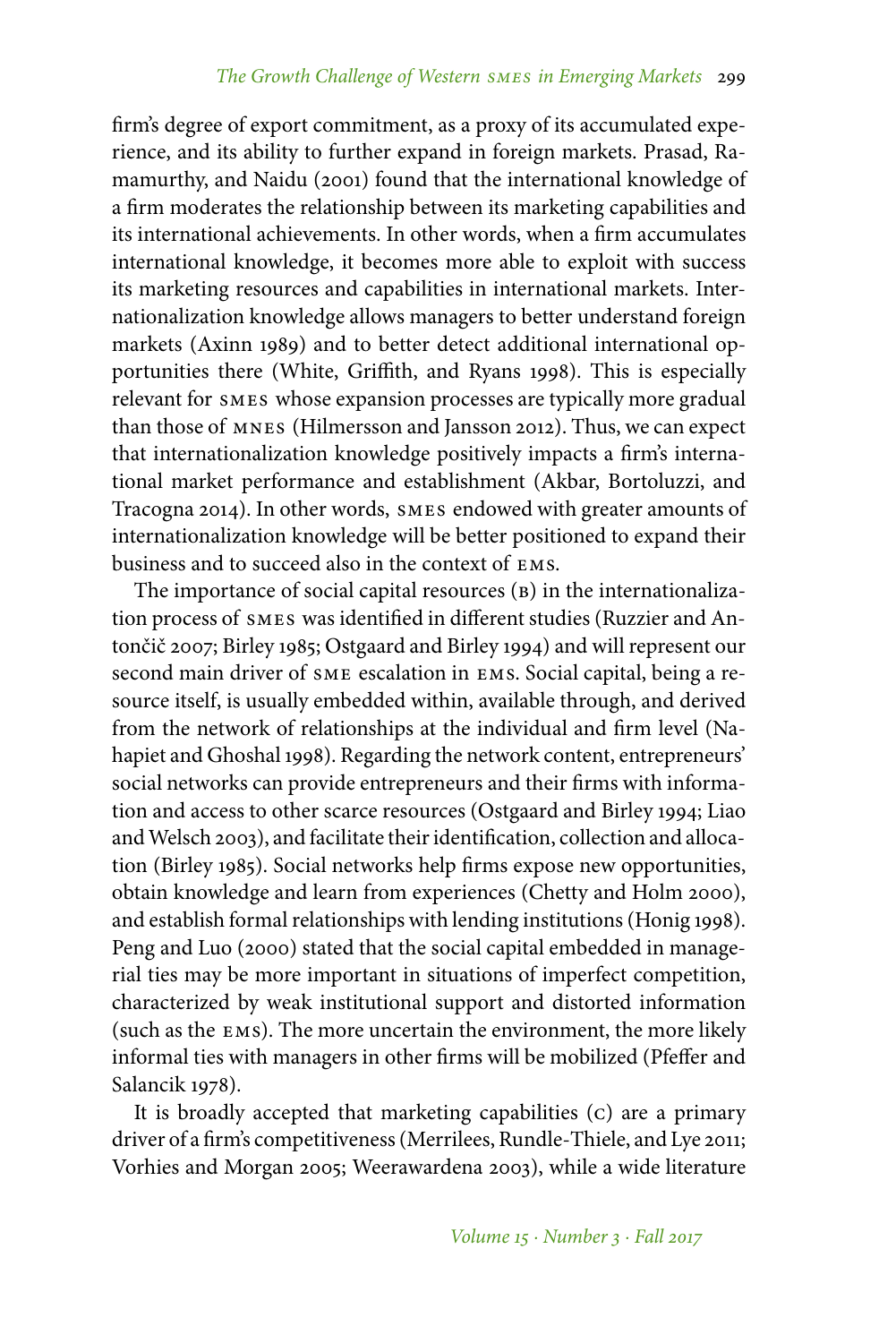recognizes the relevance of such capabilities also when firms enter foreign markets (Morgan, Katsikeas, and Vorhies 2012). Marketing capabilities refer to a firm's general ability to manage product offerings, business partners and distribution systems, as well as advertising and communication activities and pricing (Zhou, Wu, and Barnes 2012; O'Cass and Julian 2003). Cavusgil and Nevin (1981) were among the first to demonstrate that the export propensity of a firm is related to its ability to develop effective marketing plans. Zou and Stan (1998) explored ten years of empirical literature in this subject and found that the organization of marketing resources within a firm and its capacity to manage market research and its distribution network are important explanatory variables of the international presence of firms. More recent studies sharing a similar conceptual tradition include Hitt et al. (2000), Isobe et al. (2000), Minbaeva et al. (2003), Ruzzier, Hisrich, and Antoncic (2006), Hsu and Pereira (2008). Other studies, that explicitly adopted the RBT approach, confirmed this finding. Haar and Ortiz-Buonafina (1995) found that marketing capabilities positively impact the export development of Brazilian firms. Along the same lines, Lu et al. (2009) found that smes in possession of more adaptive marketing capabilities perform better in foreign markets. We can thus conclude that smes that are better equipped with marketing capabilities will also better perform in the context of ems.

### the framework

The set of resources described above do not only show a direct positive effect on the escalation processes of smes in ems. Indeed, their effect on escalation is negatively moderated by the presence of Institutional Voids. In other words, resources and capabilities have a value that is contingent on the institutional conditions in which they are leveraged: Institutional Voids decrease the contextual value of the resources and capabilities and eventually determine, other conditions being equal, a lower-commitment presence and a less rapid escalation in the market.

Based on the above, we can introduce a set of propositions, which conceptually link smes' escalation in ems to the resource and capabilities vector (RCB), with Institutional Voids playing both a direct and a moderating role:

proposition 1 *The Resource and Capabilities Base (rcb) positively affects smes' escalation in ems.*

proposition 2 *Higher institutional voids exert a negative effect on smes escalation in ems.*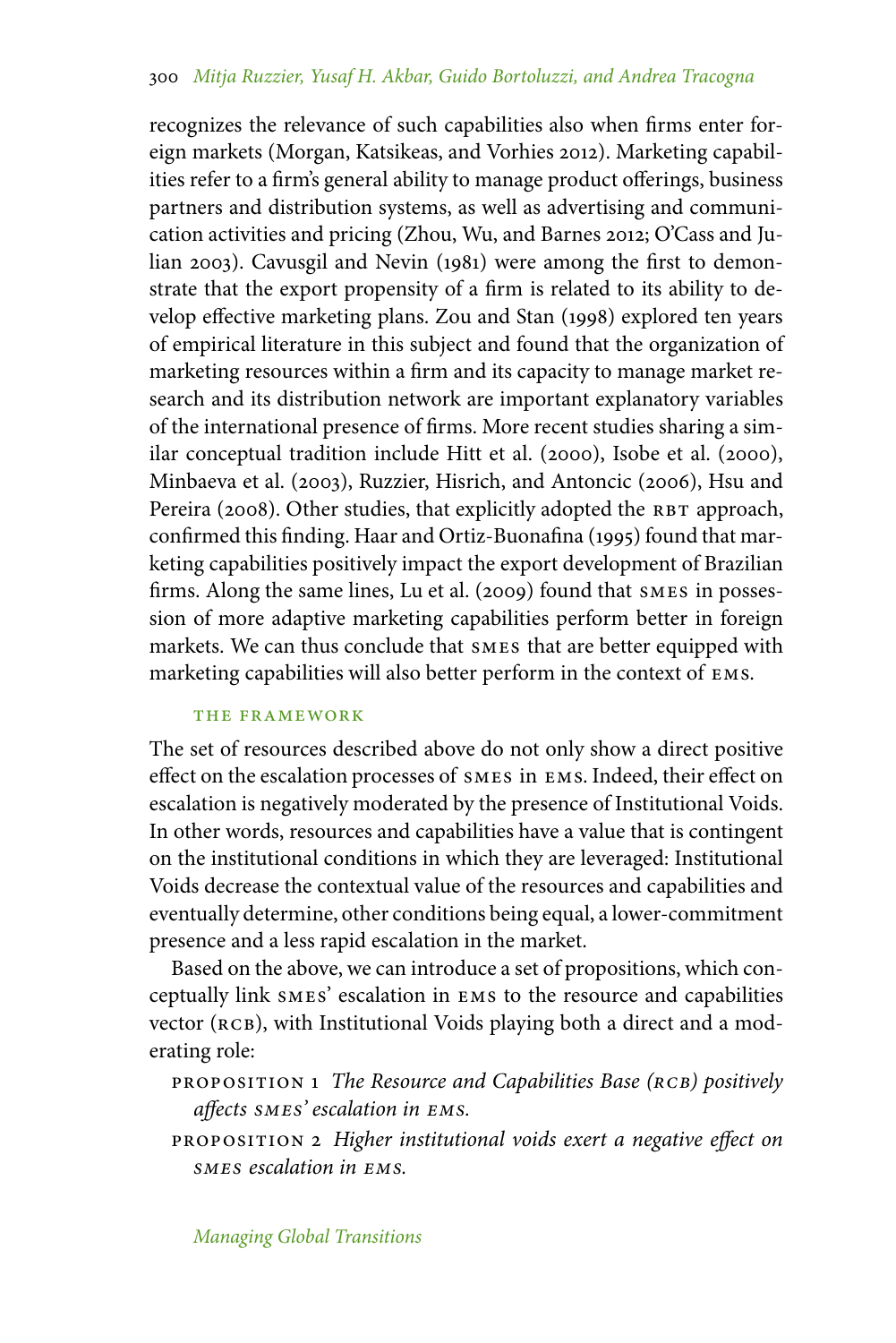

FIGURE 1 Framework of SMES' Escalation in Emerging Markets

proposition 3 *Institutional Voids negatively moderate the direct positive relation of rcb on smes' escalation in ems.*

# **The Impact of Institutional Voids on smes' Escalation in Emerging Markets**

In delineating and characterizing Institutional Voids, we have referred to the World Bank's Ease of Doing Business Index. For the purposes of our research, we have selected 4 out of 10 sub-indices, namely:

- 1. Starting (and developing) a business, that is related to the time, costs and red tape that are needed to open a new business;
- 2. Protecting investors, which measures the strength of shareholder protection including transparency and the ability to sue officers and directors for misconduct;
- 3. Trading across borders, which is related to the ease of managing import/export activities (time, documents and costs);
- 4. Enforcing contracts, that refers to the ease of procedures and the time and costs needed to enforce a commercial contract.

Furthermore, we have enlarged the list of institutional factors to include other variables, which are relevant in influencing the mode of presence and operations, and namely:

- 5. Availability of data and information on the market, related to the ease (and cost) of access to relevant information and data that can drive firms' decisions;
- 6. Intellectual Property (ip) laws and regulations, that refers to the level of protection guaranteed to foreign firms' intellectual capital;
- 7. Labour contract laws, dealing with the existence of restrictive rules and regulations to hire (and fire) workers.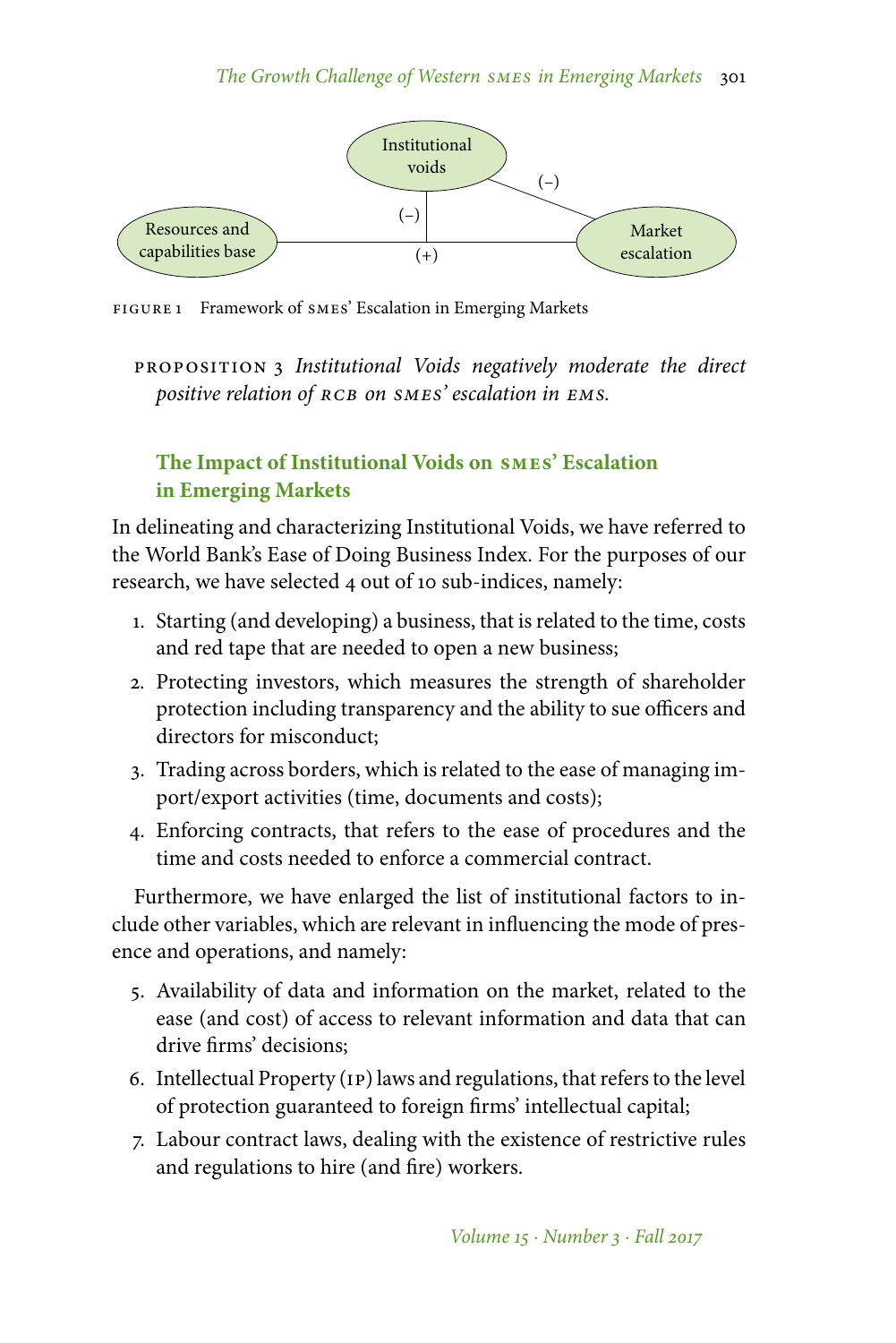|                                          | Institutional void Potential impact on market escalation                                                                                                                                                                                                                                                                                                                                                                                                                                                                                                                                                                                                                                                                                                                                   |
|------------------------------------------|--------------------------------------------------------------------------------------------------------------------------------------------------------------------------------------------------------------------------------------------------------------------------------------------------------------------------------------------------------------------------------------------------------------------------------------------------------------------------------------------------------------------------------------------------------------------------------------------------------------------------------------------------------------------------------------------------------------------------------------------------------------------------------------------|
| Starting and<br>developing a<br>business | The factor is relevant to the theme of escalation when a firm who<br>was previously exporting in EMS decides to establish a direct, local<br>presence in the market (hence escalating from lower to higher<br>resource commitment modes). In this case, significant difficulty<br>in starting and developing a business locally can discourage a firm<br>from growing.                                                                                                                                                                                                                                                                                                                                                                                                                     |
| Protecting in-<br>vestors                | A lack of protection of foreign investors has a heavy impact on a<br>firm's escalation process. In such cases, firms will tend to keep an<br>export-based presence in the market and avoid any investment in<br>proprietary facilities (shops, plants, warehouses, other facilities)<br>given the difficulties in recovering or liquidating assets in the coun-<br>try.                                                                                                                                                                                                                                                                                                                                                                                                                    |
| Trading across<br>borders                | Restrictive trading legislation and practices could have very dif-<br>ferent impacts on firms' resource commitment decisions. Trading<br>restrictions could hamper firms from escalating to heavier modes<br>(i.e., switching from export to FDI) or, conversely, could force firms<br>to have a local presence right from the beginning due to trade bar-<br>riers that discourage the import of specific goods. Such barriers<br>normally discourage smaller firms, more than bigger ones. In some<br>cases, restrictive trade rules could disguise the real magnitude of<br>firms' escalation in a market. For example, rather than pursuing a<br>wholly owned FDI project, the firm may prefer or be required to<br>form a Joint Venture instead - implicitly limiting its escalation. |
| Enforcing con-<br>tracts                 | An unreliable judiciary system represents a serious impediment to<br>the international commitment of firms. Firms are less willing to ex-<br>pand their presence in a market if they are not sure to be protected<br>in case of disputes related to contracts and agreements. In these<br>instances, they will prefer to manage sales and supply activities<br>through spot contracts.                                                                                                                                                                                                                                                                                                                                                                                                     |

table 1 Effects of Institutional Voids on smes Escalation in Emerging Markets

*Continued on the next page*

Such seven institutional factors can deter firms from entering them or call for a modification of the modes of presence (Steenkamp 2005; Khanna and Palepu 2010). In particular, high levels of Institutional Voids might explain why firms adopt a lower-commitment entry mode in international markets (Meyer et al. 2009), because of the higher risks and uncertainties posed on the firm's investments. Moreover, persistent high levels of Institutional Voids may also discourage further escalation of commitment once a firm has already entered a market.

In table 1, we have described more specifically how each identified Institutional Void affects the escalation of smes in ems.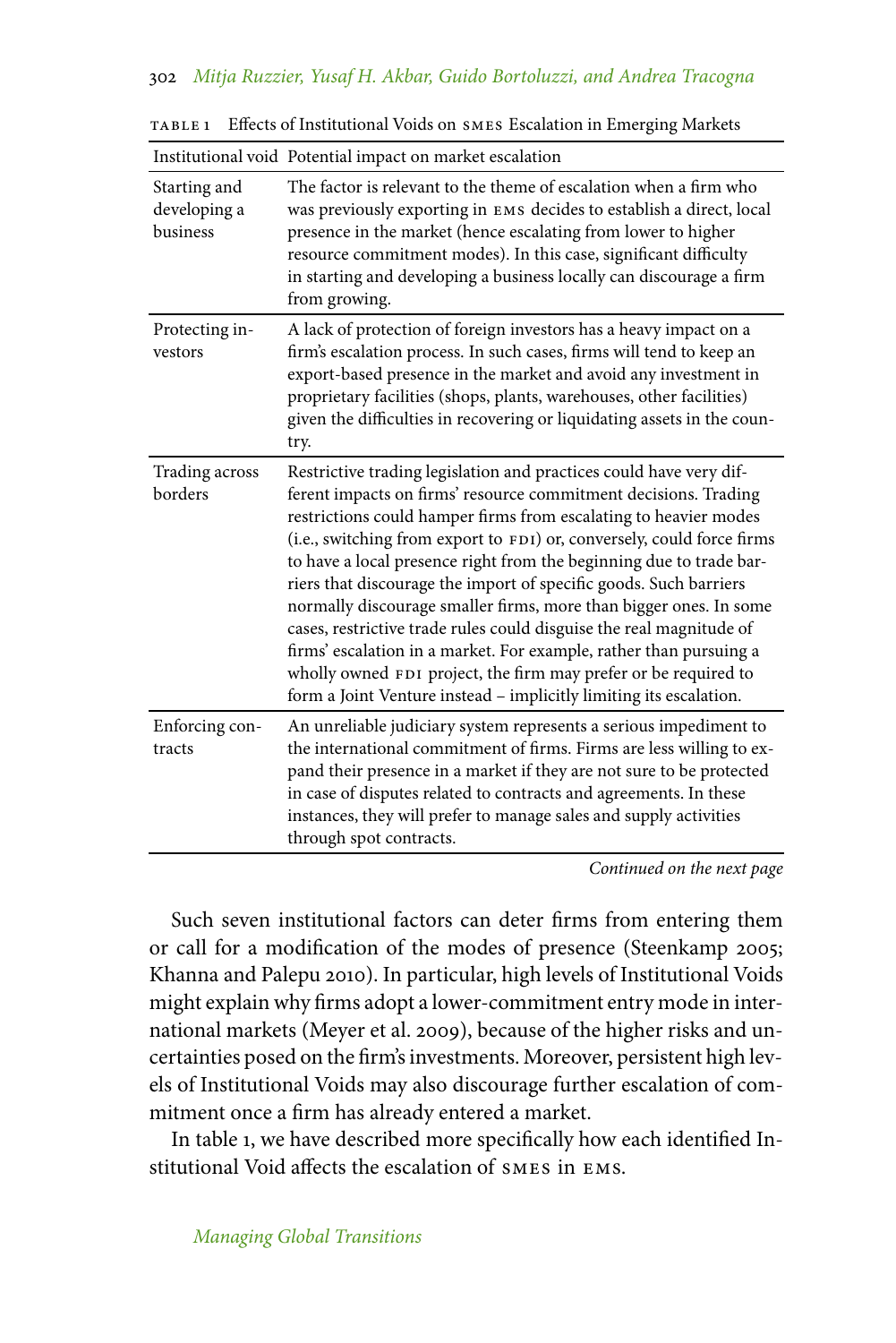|                                                                | Institutional void Potential impact on market escalation                                                                                                                                                                                                                                                                                                                                                                                                                        |
|----------------------------------------------------------------|---------------------------------------------------------------------------------------------------------------------------------------------------------------------------------------------------------------------------------------------------------------------------------------------------------------------------------------------------------------------------------------------------------------------------------------------------------------------------------|
| Availability of<br>data and infor-<br>mation on the<br>market  | A lack of data and information can prevent firms from exploiting<br>emerging opportunities in foreign markets hence delaying invest-<br>ments in the development of a proprietary distribution system (i.e.,<br>franchising, directly operated stores, showrooms)                                                                                                                                                                                                               |
| Intellectual<br>Property (IP)<br>protection and<br>regulations | A special attention is here given to firms that tend to relocate in<br>EMS their production and new product development activities to<br>better meet local specificities. Usually, production activities are<br>associated with the disclosure of trade secrets and knowledge trans-<br>fers. However, weak 1P protection could hamper smaller firms from<br>moving their activities in EMS, thus limiting their commitment of<br>financial, technological and human resources. |
| Labour Law                                                     | Smaller firms normally start escalating in a market by hiring local<br>staff such as sales agents, area managers and quality controllers.<br>If labour norms and regulations are too complex, firms will be<br>discouraged in escalating their mode of presence. Conversely, when<br>labour norms and regulations are not well defined, SMES might<br>find it too risky to enter into ill-defined transactions.                                                                 |

table 1 *Continued from the previous page*

# **Public Policy Proposals to Support smes Escalation in ems**

Our conceptual framework of smes escalation in ems holds several managerial and public policy implications. About the managerial implications, smes based in advanced economies need to confront the institutional 'reality' that their marketing capabilities and knowledge-based resources – originally built in developed countries – may need to be supplemented with new ones to cope with institutional weaknesses inherent in ems. In practice, smes must be aware of the effect that Institutional Voids will have on their resources and capabilities and hence be available to make additional investments to reinforcing them. This implies that smes both develop existing resources and capabilities but also supplement them with new ones (Bortoluzzi et al. 2014). An effective means of resource adjustment and development is through networking, especially to accelerate the process of knowledge sharing and transfer between firms (Sandberg 2014). Thus, marketing and export partnerships should be encouraged between smes confronting similar challenges in ems as well as the building of local marketing networks.

Regarding public policy implications, if governments wish for smes to be able to fully exploit their current array of marketing and knowledgebased resources and capabilities, there is an onus on them to more ac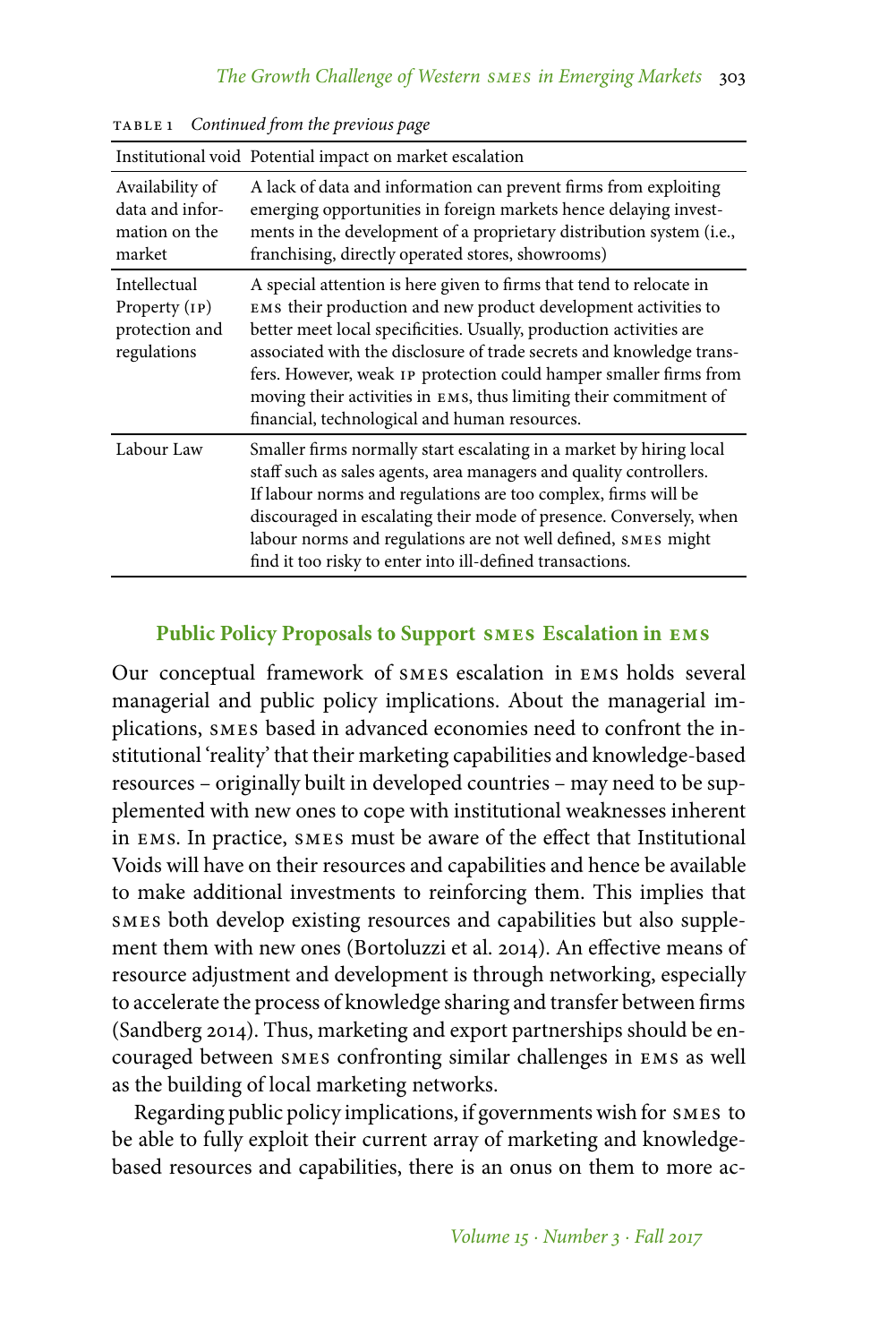tively develop resources that can help smes thrive in ems. Indeed, the lack of specific resources and capabilities and the existence of numerous Institutional Voids in ems, and their possible negative impact on smes, call for a dedicated set of public policies aimed at supporting firms and helping them overcome several liabilities when approaching foreign markets (Cuervo-Cazurra, Maloney, and Manrakhan 2007). Effective public policy must address sme weaknesses across numerous dimensions (e.g. attitudinal, experiential, informational and organizational) and provide firms with supplementary assets to compensate for them. Of course, precautions should be in place to avoid such policies induce smes that are not yet 'international ready' to move prematurely and consequently fail in ems.

Past research has abundantly evaluated the role of government programs in helping firms entering new markets (e.g. Diamantopoulos, Schlegelmilch, and Inglis 1991; Crick and Czinkota 1995). Most of the noteworthy research on this topic dates to the early nineties, a period in which the world was changing rapidly due to the consequences of the fall of the Berlin Wall and the sudden opening of new supply, production and (potential) consumption markets to Western firms' in post-Communist economies (Arnold and Quelch 1998). However, world trade has been changing significantly since then, both in terms of geography (new 'emerging markets' have 'emerged' in the global scenario) and in the magnitude of firms' internationalization processes (more smes today enter ems, some of them even escalate in their mode of presence). Yet, the debate over supporting policies has not kept pace (Gillespie and Riddle 2004; Francis and Collins-Dodd 2004; Cuervo-Cazurra, Maloney, and Manrakhan 2007). Common weaknesses in government policies supporting the internationalization of smes include:

- Prioritizing the entry phase of the firm process of internationalization, instead of looking at their whole process of international expansion;
- Providing support to the firms' export activities, instead of looking at further modes of entry and presence;
- Aggregating 'foreign' markets instead of distinguishing between supports needed to enter mature markets and those relevant for EMS.

Many policies equally fail to consider that the higher the international experience of a firm in a market the higher its propensity to be involved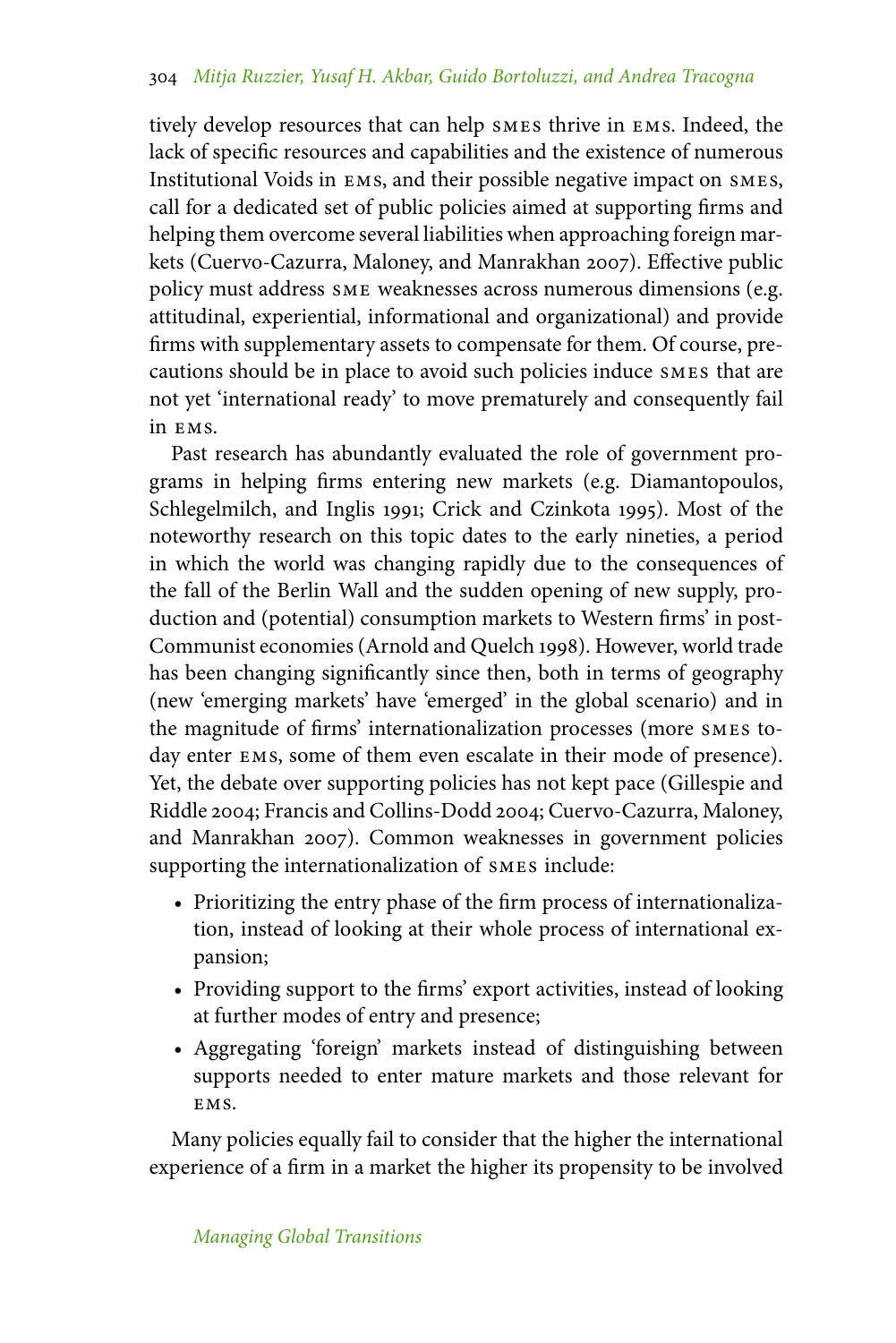in more advanced stages of the internationalization process (from low to high-resource commitment modes of presence). Similarly, most policies fail to take into consideration the nature of the obstacles such firms face to achieve their international objectives (Kotabe and Czinkota 1992). Furthermore, additional research on the topic has noticed that excess government support to export activities could prevent firms to follow different and more profitable internationalization strategies (Acs, Morck, and Yeung 2001). As envisaged by Wright, Westhead, and Ukbasaran (2007), an effective set of public policies for smes entering ems should:

- Facilitate the drive for an sme's early internationalization in ems;
- Frame the internationalization processes as a dynamic activity (i.e. an activity that goes beyond the initial market entry) and grade the level and type of support appropriately;
- Supplement and complement the relative lack or scarcity of resources available to smes;
- Foster and encourage entrepreneurial attitudes and orientation towards internationalization in ems;
- help smes leverage international resources through the development of networks and cooperative arrangements.

Whilst entering and escalating in a foreign market could be closely related, the kind of support that is needed to facilitate the firms' entry and escalation could differ significantly. First, companies that aim to escalate are already in the market and thus have already developed some form of presence and committed resources there. Second, escalating firms are not 'new to the market'. Hence, they have already developed some marketrelated knowledge and obtained some feedback from the market.

In their attempts to support market escalation of smes in ems, policy makers should intervene both at the level of firms' resources and capabilities and at the level of Institutional Voids. Since foreign firms and institutions cannot readily replace Institutional Voids, policy makers should focus on ways to help smes deal with existing voids.

Table 2 summarizes a set of proposals of supporting policies aimed at helping Western smes in their escalation efforts in ems.

The above set of policy proposals, which include educational programmes, information provision, mentoring and consulting services, can, in our view, effectively support the escalation processes of smes' in ems.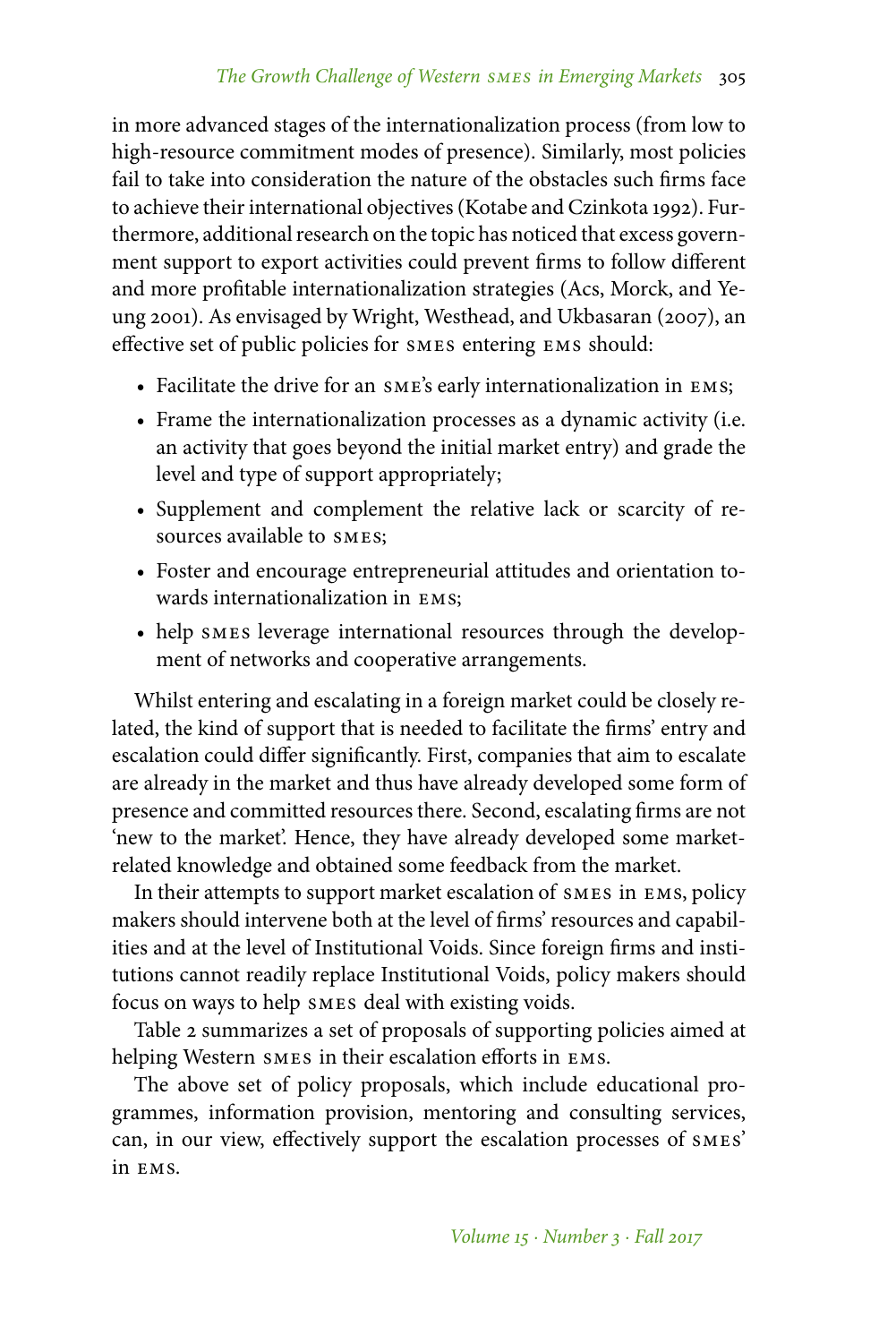| Target*                                                         | Policy proposals                                                                                                                                                                                                                                                                                                                                                                                                                                                                                                                                                                                                                                                                                                                                                         |
|-----------------------------------------------------------------|--------------------------------------------------------------------------------------------------------------------------------------------------------------------------------------------------------------------------------------------------------------------------------------------------------------------------------------------------------------------------------------------------------------------------------------------------------------------------------------------------------------------------------------------------------------------------------------------------------------------------------------------------------------------------------------------------------------------------------------------------------------------------|
| Internation-<br>alization<br>knowledge                          | Different educational programs should be targeted to both start-<br>ing and experienced entrepreneurs to promote periods of stay and<br>mentorship programs in EMS, such as Erasmus for entrepreneurs<br>in Europe. Often, firms undervalue the importance of training in<br>dealing with specific markets, institutions and cultures. Here, there is<br>room for policies aimed at providing specific training and prepara-<br>tion for managers of SMES, emphasizing the sharing and adoption of<br>best practices that have succeeded in specific EMS.                                                                                                                                                                                                                |
| Social capital                                                  | The promotion of networking is a way to accelerate the process of<br>knowledge sharing and transfer between firms. This could be fur-<br>ther underpinned by inviting experts in the field (such as scholars<br>and consultants from EMS) to accelerate the process of experience<br>acquisition, supporting SMES in the absorption and integration of<br>knowledge from others. Policy makers should encourage network-<br>ing between SMES that operate in a certain market, irrespective of<br>their industry, to foster knowledge and information exchange. Policy<br>makers could also organize collective 'market excursions', where costs<br>would be co-financed. This way, SMES could develop/establish new<br>networks and knowledge about functioning of EMS. |
| Marketing<br>capabilities                                       | Policy makers should strengthen and foster an SME's understanding<br>of EMS through the financing of the collection of specific market<br>data and the preparation of marketing research studies. Policy mak-<br>ers should also find ways for supporting those firms' communication<br>activities in a market to promote a firm (or a country of origin) brand<br>more effectively. Marketing capabilities could be developed also by<br>organizing and co-financing presence in foreign trade fairs and exhi-<br>bitions.                                                                                                                                                                                                                                              |
| Institutional<br>Void: Starting<br>and developing<br>a business | Direct or indirect support should be offered by policy makers to<br>SMES that want to escalate their form of presence, especially when<br>red tape is particularly difficult and/or when an institutional support<br>could be important to speed-up the process. Direct support could<br>come in the form of political pressure to encourage liberalization and<br>harmonization of business legislation. Indirect support could come<br>from providing and/or co-financing external consulting to SMES<br>from EM experts. Visits to selected EMS would also help SMES come<br>to terms with the realities and challenges of foreign markets.                                                                                                                           |

table 2 Supporting Policy Proposals Aimed at Helping smes in Their Escalation Efforts in ems

*Continued on the next page*

# **Conclusions**

In this paper, we have explored and framed our conceptual understanding of the main inhibiting factors associated with the process of escalation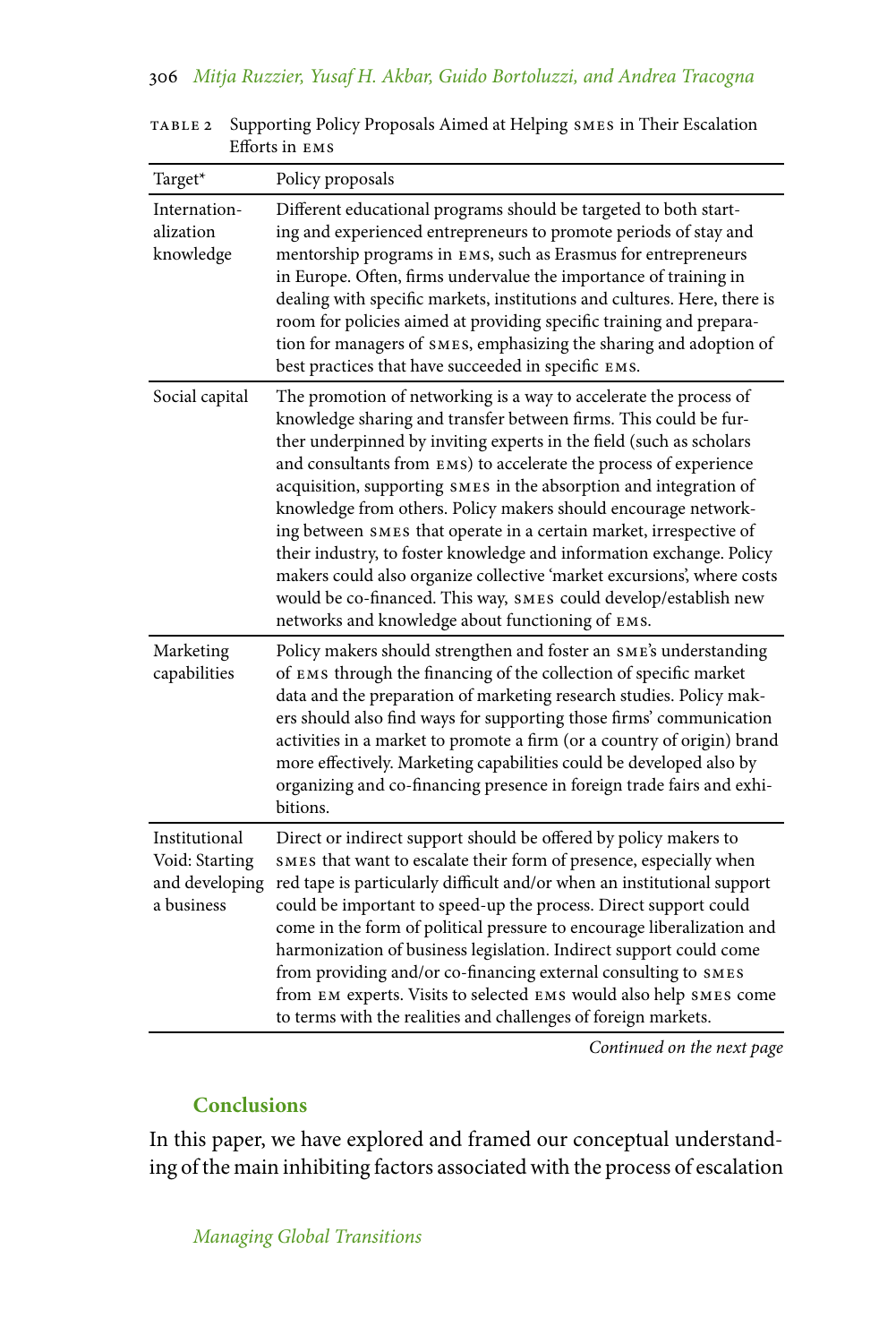| Target*                                                                              | Policy proposals                                                                                                                                                                                                                                                                                                                                                                                                                                                                                                                                                                     |
|--------------------------------------------------------------------------------------|--------------------------------------------------------------------------------------------------------------------------------------------------------------------------------------------------------------------------------------------------------------------------------------------------------------------------------------------------------------------------------------------------------------------------------------------------------------------------------------------------------------------------------------------------------------------------------------|
| Institutional<br>Void: Protect-<br>ing investors                                     | Policy makers should educate SMES about the best methods and ap-<br>proaches to protect their investments. Seminars, mentoring, consult-<br>ing services, sharing of best practices appear to be the most appropri-<br>ate forms. Governments should also provide investors' insurance in<br>foreign markets.                                                                                                                                                                                                                                                                        |
| Institutional<br>Void: Trading<br>across borders                                     | When trade barriers are too high, policy makers should help SMES<br>in finding alternative solutions. An example is leveraging on 'trian-<br>gulation' which means reaching a targeted market indirectly, through<br>a 'parent' market that can boast advantageous custom agreements.<br>While current trade legislation and procedural knowledge may be<br>strong in larger firms, SMES may not have the time or resources to<br>learn how to address all such specific challenges and therefore there<br>is a role of public policy in providing targeted training on trade rules. |
| Institutional<br>contracts                                                           | Policy makers should help SMES navigate foreign judicial systems<br>Void: Enforcing through specific training and even direct support when needed.                                                                                                                                                                                                                                                                                                                                                                                                                                   |
| Institutional<br>Void: Availabil-<br>ity of data and<br>information on<br>the market | SMES do not normally have sophisticated marketing information<br>systems or databases. That is why policy makers should help them<br>with market studies, meetings with experts and consultants. Online<br>platforms could also help, supporting the collection and exchange of<br>information to enter and operate on foreign markets. Such platforms<br>could be used also as networking media, as well as for creating a<br>collaborative entry of groups of firms into EMS, thus sharing the<br>costs of entry and the potential associated risks.                               |
| Institutional<br>Void: Intellec-<br>tual Property<br>(IP) laws and<br>regulations    | Policy makers should help SMES better understand the risks con-<br>nected with IP rights. Providing information on the theme and de-<br>veloping connections with trustworthy foreign experts in the field<br>can help SMES.                                                                                                                                                                                                                                                                                                                                                         |
| Institutional<br>Void: Labour<br>Market Law                                          | SMES are encouraged to hire workers in an EM when they have<br>the support of trustworthy local experts. Policy makers should help<br>SMES identify those professionals and get firms in contact with them.<br>This can be done through the development and maintenance of a<br>database of EM experts.                                                                                                                                                                                                                                                                              |

table 2 *Continued from the previous page*

NOTES \* Resource and institutional void.

of smes in international markets, with a special focus on ems. The increasing attractiveness of ems, compared with developed markets, has encouraged aspiring and growth-oriented smes to consider them as important targets. Yet, ems are associated with specific conditions related to institutional characteristics, particularly Institutional Voids, which af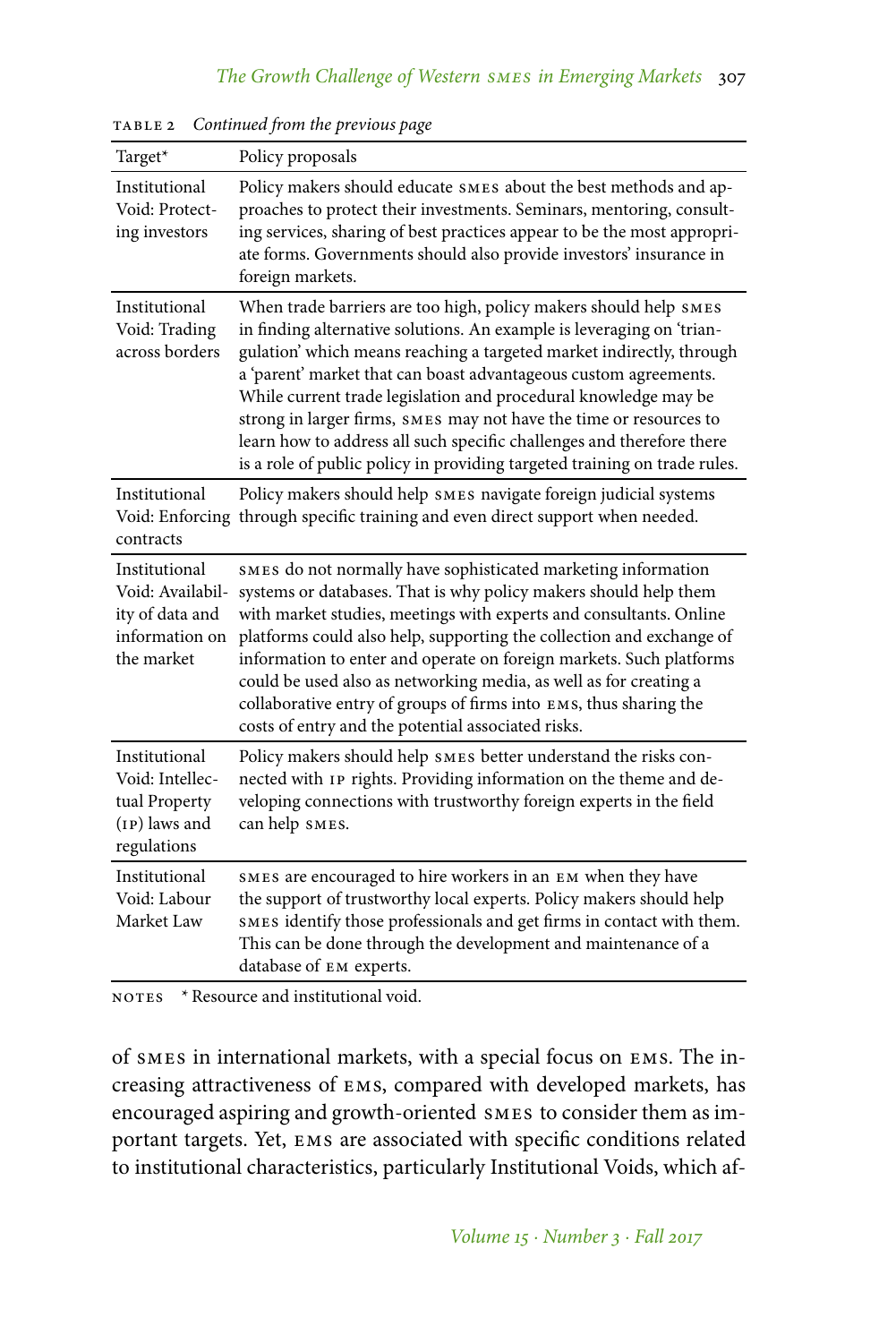fect (moderate) market entry and market escalation strategies of smes.

Based on well-established classifications of Institutional Voids and our personal research, we have identified and proposed seven main categories of Institutional Voids relevant for smes. We have presented in detail their potential influence on entry and escalation of smes in ems. Further, our paper has identified three main types of resources and capabilities that critically determine a firm's performance on ems, namely, internationalization knowledge, social capital resources and marketing capabilities. We have brought together resources and Institutional Voids into a conceptual framework of smes escalation in ems. The model suggests that resource-scarce smes will hold back in their attempts to commit further to ems and will be further dissuaded the higher the Institutional Voids are present in the market.

Finally, we considered a set of policy proposals for governments in their efforts to promote smes entry and escalation in ems, which represent a good basis for enhanced policy development and support, especially with the proper understanding of smes escalation in ems.

### **References**

- Acs, Z. J., R. K. Morck, and B. Yeung. 2001. 'Entrepreneurship, Globalization, and Public Policy'. *Journal of International Management* 7 (3): 235– 51.
- Akbar Y., G. Bortoluzzi, and A. Tracogna. 2014. 'Beyond Entry Mode sme Escalation in Emerging Markets: A Conceptual Framework'. *Journal for International Business and Entrepreneurship Development* 7 (4): 326–40.
- Arnold, D. J., and J. A. Quelch. 1998. 'New Strategies in Emerging Markets'. *Sloan Management Journal* 40 (1): 7–20.
- Autio, E., H. J. Sapienza, and J. G. Almeida. 2000 'Effects of Age at Entry, Knowledge Intensity, and Imitability on International Growth.' *Academy of Management Journal* 43 (5): 909–24.
- Axinn, C. N., 1989. 'Export Performance: Do Managerial Perceptions Make a Difference?' *International Marketing Review* 5 (2): 61–71.
- Balboni, B., G. Bortoluzzi, and G. Grandinetti R. 2013. 'On the Relationship between Size, Capabilities and Internationalization: An Explorative Analysis of Italian Subcontracting smes'. *International Journal of Globalisation and Small Business* 5 (1–2): 114–32.
- Barney, J. B. 1991. 'Firm Resources and Sustainable Competitive Advantage.' *Journal of Management* 17:99–120.
- Birley, S. 1985. 'The Role of Networks in the Entrepreneurial Process.' *Journal of Business Venturing* 1 (1): 107–17.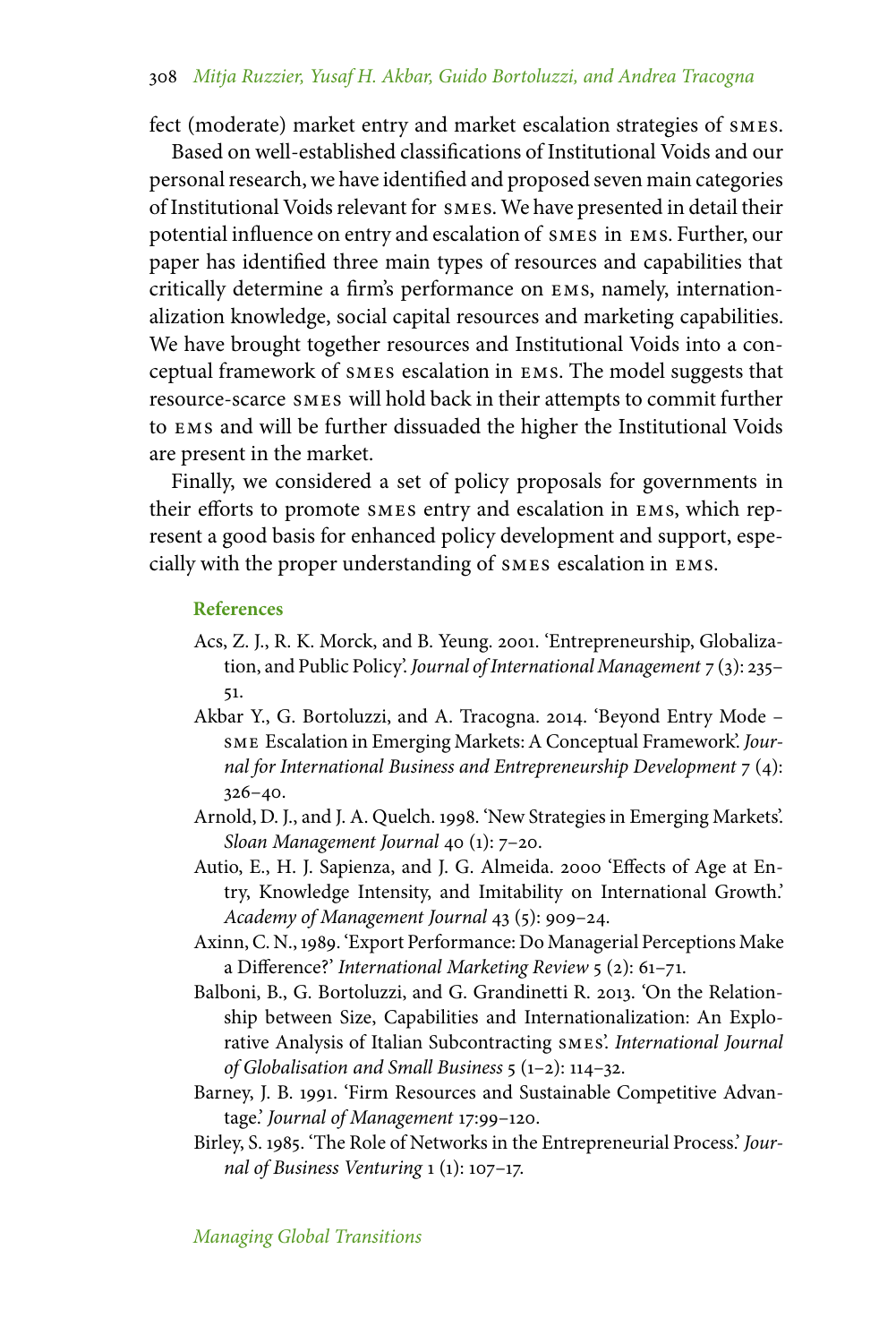- Blomstermo A, K. Eriksson, and D. D. Sharma 2004. 'Domestic Activity and Knowledge Development in the Internationalization Process of Firms.' *Journal of International Entrepreneurship* 2 (3): 239–58.
- Bortoluzzi, G., M. Chiarvesio, E. Di Maria, and R. Tabacco, R. 2014. 'Exporters Moving toward Emerging Markets: A Resource-Based Approach.' *International Marketing Review* 31 (5): 506–25.
- Broadman, H. G., J. Anderson, C. A. Claessens, R. Ryterman, S. Slavova, and M. Vagliasindi. 2004. *Building Market Institutions in South Eastern Europe: Comparative Prospects for Investment and Private Sector Development*. Washington, DC: World Bank.
- Brouthers, K. 2002. 'Institutional, Cultural and Transaction Cost Influences on Entry Mode Choice and Performance'.*Journal of International Business Studies* 33 (2): 203–21.
- Brouthers, K., and J.-F. Hennart. 2007. 'Boundaries of the Firm: Insights from International Entry Mode Research.' *Journal of Management* 33  $(3): 395 - 425.$
- Cavusgil, S. T., G. Knight, and J. Riesenberger. 2012. *International Business: The New Realities.* Upper Saddle River, nj: Pearson Education.
- Cavusgil, S. T., and J. R. Nevin. 1981. 'Internal Determinants of Export Marketing Behavior: An Empirical Investigation'. *Journal of Marketing Research* 18 (1): 114–9.
- Chetty, S., and B. D. Holm. 2000. 'Internationalization of Small to Medium-Sized Manufacturing Firms: A Network Approach.' *International Business Review* 9 (1): 77–93.
- Crick, D., M. R. Czinkota. 1995. 'Export Assistance: Another Look at Whether We Are Supporting the Best Programs.' *International Marketing Review* 12 (3): 61–72.
- Cuervo-Cazurra A., M. Maloney, and S. Manrakhan. 2007. 'Causes of the Difficulties in Internationalization'. *Journal of International Business Studies* 38 (5): 709–25.
- Dean, D. L., B. Mengüç, and C. P. Myers. 2000. 'Revisiting Firm Characteristics, Strategy, and Export Performance Relationship: A Survey of the Literature and an Investigation of New Zealand Small Manufacturing Firms.' *Industrial Marketing Management* 29 (5): 461–77.
- Diamantopoulos, A., B. B. Schlegelmilch, and K. Inglis. 1991. 'Evaluation of Export Promotion Measures: A Survey of Scottish Food and Drink Exporters.' In *Export Development and Promotion: The Role of Public Organizations,* edited by F. H. R. Seringhaus and P. Rosson, 189–216. Norwall, ma: Kluwer.
- Eriksson, K., J. Johanson, A. Majkgård, and D. Sharma, D. 1997. 'Experiential Knowledge and Cost in the Internationalization Process.' *Journal of International Business Studies* 28 (2): 337–60.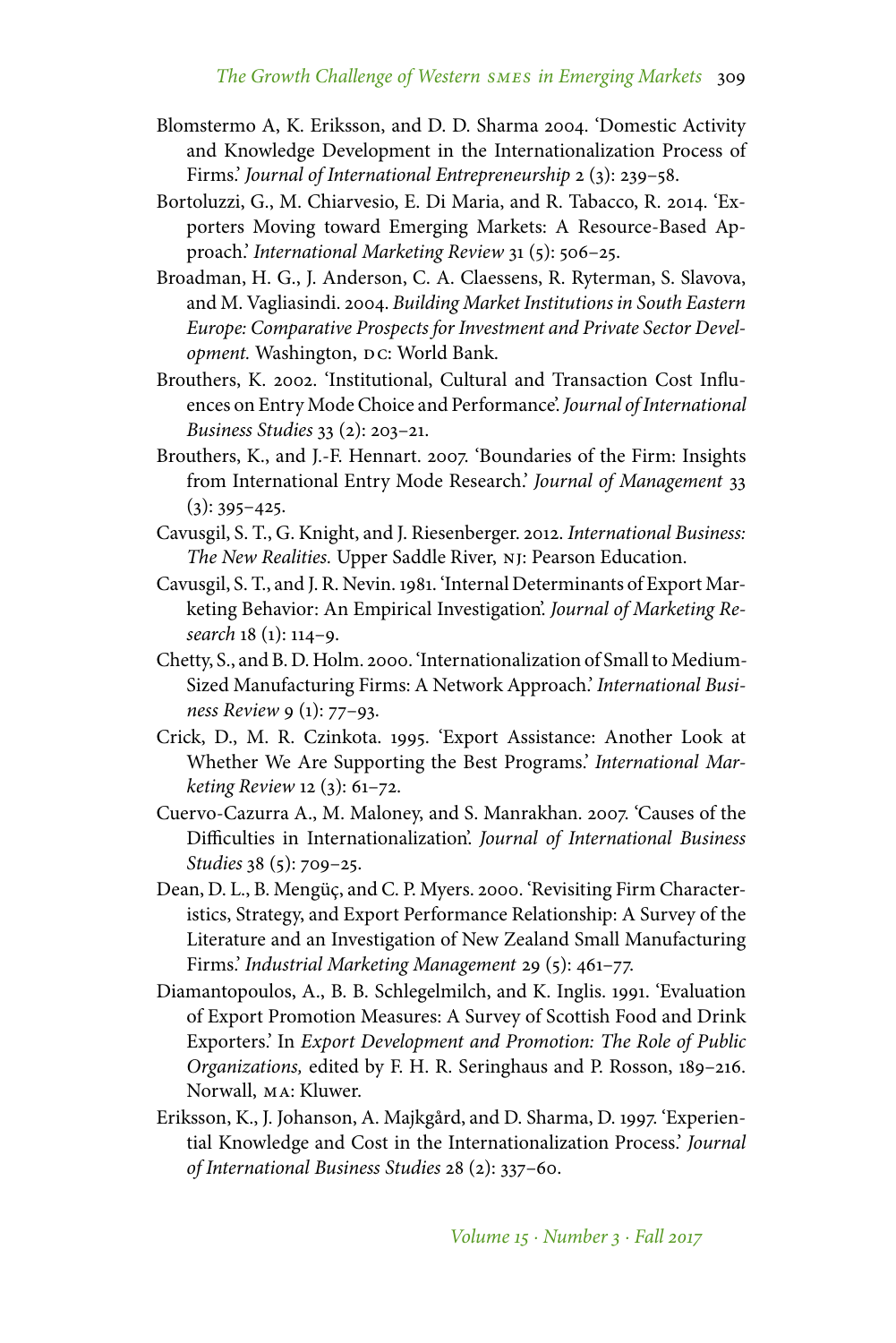- Erramilli, M. K., S. Agarwal, and C. S. Dev. 2002. 'Choice Between Non-Equity Entry Modes: An Organizational Capability Perspective.' *Journal of International Business Studies*. 33 (2): 223–42.
- European Commission. 2011. *Opportunities for the Internationalisation of European smes: Final Report.* Brussels: European Commission.
- Ferreira, M. P., D. Li., and J. Yong Suk. 2009, 'Foreign Entry Strategies, Strategic Adaptation to Various Facets of the Institutional Environments.' *Development and Society* 38 (1): 27–55.
- Francis, J., and C. Collins-Dodd. 2004. 'Impact of Export Promotion Programs on Firm Competencies, Strategies and Performance.' *International Marketing Review* 21 (4): 474–95.
- Gankema, H., H. Snuif, and P. Zwart. 2000. 'The Internationalization Process of Small and Medium Sized Enterprises: An Evaluation of Stage Theory.' *Journal of Small Business Management* 38 (4): 15–27.
- Gao, H., D. Ballantyne, and J. G. Knight. 2010, 'Paradoxes and Guanxi Dilemmas in Emerging Chinese-Western Intercultural Relationships.' *Industrial Marketing Management* 39 (2): 264–72.
- Gillespie, K., and L. Riddle. 2004. 'Export Promotion Organization Emergence and Development: A Call to Research.' *International Marketing Review* 21 (4): 462–73.
- Grant, R. M. 1991. 'The Resource-Based Theory of Competitive Advantage, Implications for Strategy Formulation.' *California Management Review* 33 (3): 114–35.
- Haar, J., and M. Ortiz-Buonafina. 1995. 'The Internationalization Process and Marketing Activities: The Case of Brazilian Export Firms.' *Journal of Business Research* 32 (2): 175–81.
- Henisz, W. J. 2004. 'The Institutional Environment for International Business.' In *What is International Business?* Edited by P. J. Buckley, 85–109. London: Palgrave.
- Hill, C., P. Hwang, and W. C. Kim. 1990. 'An Eclectic Theory of the Choice of International Entry Mode.' *Strategic Management Journal* 11:117–28.
- Hilmersson, M., and H. Jansson. 2012. 'International Network Extension Processes to Institutionally Different Markets, Entry Nodes and Processes of Exporting smes.' *International Business Review* 21 (4): 682– 93.
- Hitt, M. A., M. T. Dacin, E. Levitas, J. L. Arregle, and A. Borza. 2000. 'Partner Selection in Emerging and Developed Market Contexts: Resource-Based and Organizational Learning Perspectives.' *Academy of Management Journal* 43 (3): 449–67.
- Honig, B. 1998. 'What Determines Success? Examining the Human, Financial, and Social Capital of Jamaican Microentrepreneurs.' *Journal of Business Venturing* 13 (5): 371–94.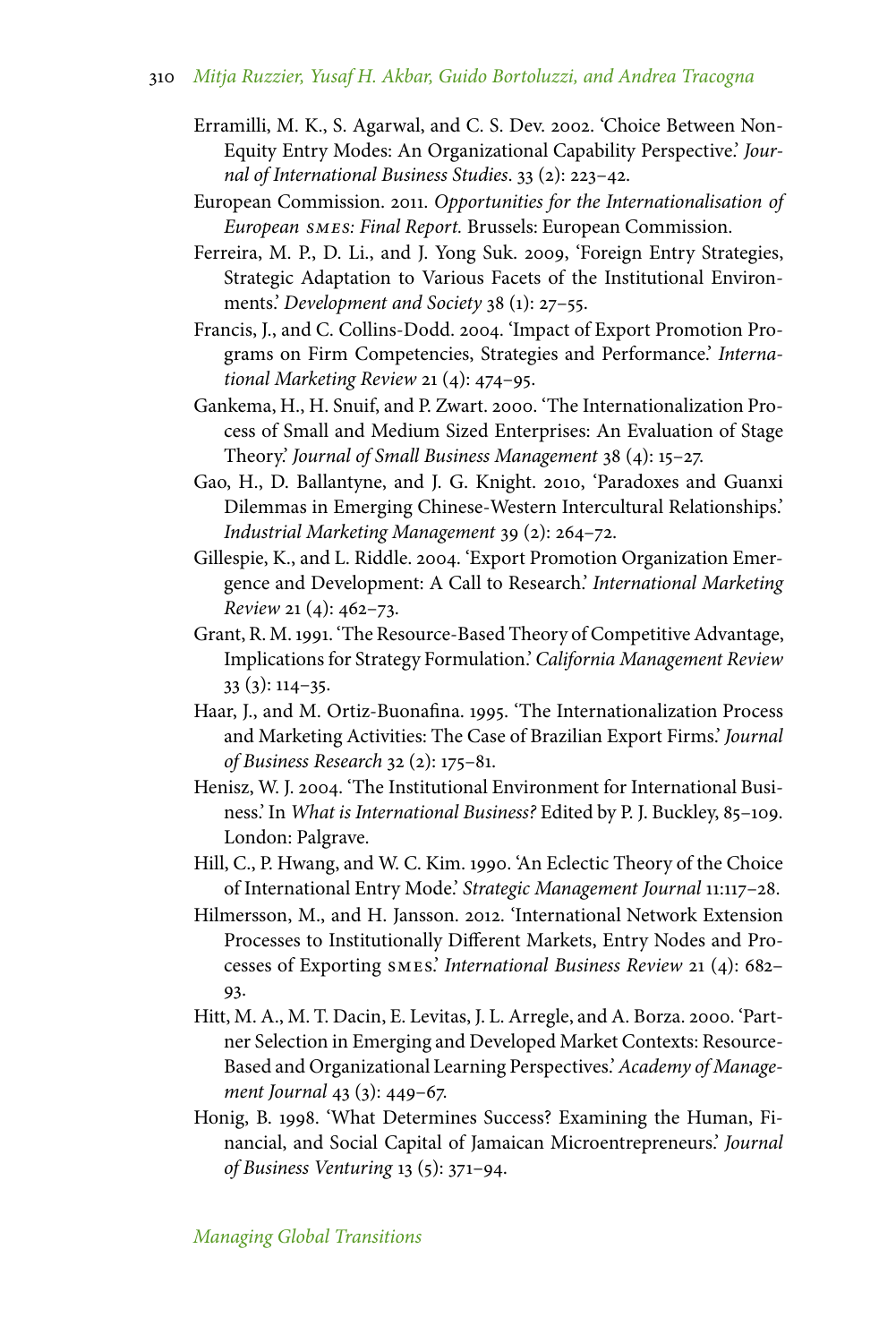- Hood, N., and S. Young. 1979. *The Economics of Multinational Enterprise.* London: Longman.
- Hsu, C., and A. Pereira. 2008. 'Internationalization and Performance: The Moderating Effects of Organizational Learning.' *Omega* 36 (2): 188–205.
- Hymer, S. 1976. *The International Operation of National Firms.* Cambridge, MA: MIT Press.
- Ingram, P. L., and B. S. Silverman. 2002. *The New Institutionalism in Strate*gic Management. Greenwich, CT: JAI Press.
- Isobe, T., S. Makino, and D. B. Montgomery. 2000. 'Resource Commitment, Entry Timing and Market Performance of Foreign Direct Investments in Emerging Economies: The Case of Japanese International Joint Ventures in China.' *Academy of Management Journal* 43 (3): 468– 84.
- Jansson, H. 2007. *International Business Marketing in Emerging Country Markets: The Third Wave of Internationalization of Firms.* Cheltenham: Edward Elgar.
- Jansson, H., and S. Sandberg. 2008. 'Internationalization of Small and Medium Sized Enterprises in the Baltic Sea Region.' *Journal of International Management* 14 (1): 65–77.
- Johanson, J., and J. E. Vahlne. 1977. 'The Internationalization Process of the Firm: A Model of Knowledge Development and Increasing Foreign Market Commitments.' *Journal of International Business Studies* 8 (1):  $23 - 32.$ 
	- ———. 2009. 'The Uppsala Internationalization Process Model Revisited: From Liability of Foreignness to Liability of Outsidership'. *Journal of International Business Studies* 40 (9): 1411–31.
- Khanna, T., and K. Palepu. 2010. *Winning in the Emerging Economies: A Road Map for Strategy and Execution.* Cambridge, ma: Harvard Business Press.
- Khanna, T., K. Palepu, and J. Sinha. 2005. 'Strategies That Fit Emerging Markets.' *Harvard Business Review* 83 (6): 63–76.
- Kostova, T., and S. Zaheer. 1999, 'Organizational Legitimacy under Conditions of Complexity: The Case of The Multinational Enterprise.' *Academy of Management Review* 24 (1): 64–81.
- Kotabe, M., and M. R. Czinkota. 1992. 'State Government Promotion of Manufacturing Exports: A Gap Analysis.' *Journal of International Business Studies* 23 (4): 637–58.
- Liao, J., and H. Welsch. 2003. 'Social Capital and Entrepreneurial Growth Aspiration: A Comparison of Technology- and Non-Technology-Based Nascent Entrepreneurs.' *Journal of High Technology Management Research* 14:149–70.
- Lu, Y., L. Zhou, G. Bruton, and W. Li 2009. 'Capabilities as a Mediator Link-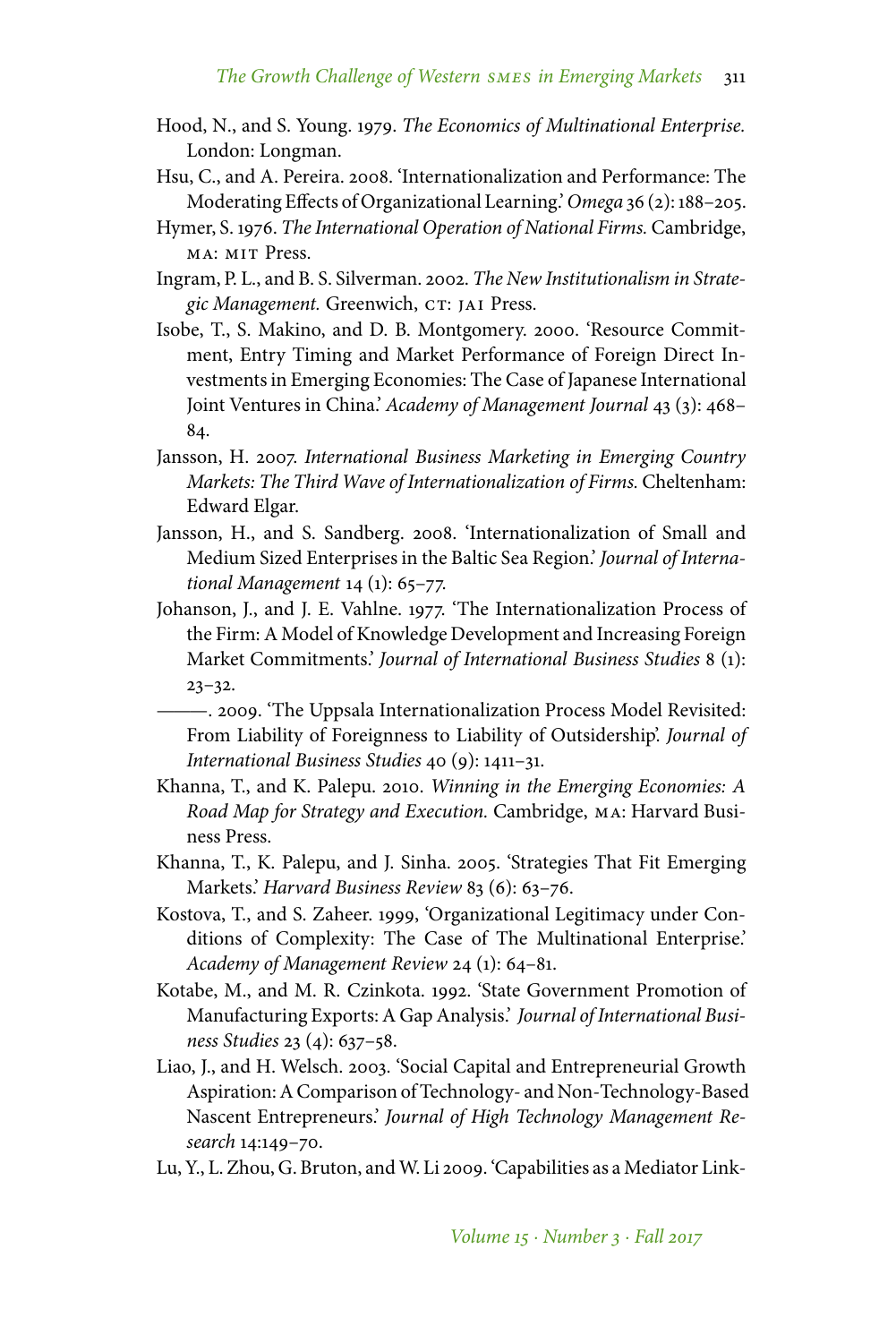ing Resources and the International Performance of Entrepreneurial Firms in an Emerging Economy.' *Journal of International Business Studies* 41 (3): 419–36.

- Merrilees, B., S. Rundle-Thiele, and A. Lye 2011. 'Marketing Capabilities, Antecedents and Implications for b2b sme Performance'. *Industrial Marketing Management* 40 (3): 368–75.
- Meyer, K. E., S. Estrin, S. K. Bhaumik, and M. W. Peng. 2009. 'Institutions, Resources, and Entry Strategies in Emerging Economies.' *Strategic Management Journal* 30 (1): 61–80.
- Minbaeva, D., T. Pederson, I. Bjorkman, C. Fey, and H. Park. 2003. 'mnc Knowledge Transfer, Subsidiary Absorptive Capacity and hrm.' *Journal of International Business Studies* 34 (6): 586–99.
- Morgan, N. A., C. S. Katsikeas, and D. W. Vorhies 2012. 'Export Marketing Strategy Implementation, Export Marketing Capabilities, and Export Venture Performance.' *Journal of the Academy of Marketing Science* 40  $(2): 271-89.$
- Nahapiet, J., and S. Ghoshal. 1998. 'Social Capital, Intellectual Capital, and the Organizational Advantage.'*Academy of Management Review* 23 (2): 242–66.
- O'Cass, A., and C. Julian 2003. 'Examining Firms and Environmental Influences on Export Marketing Mix Strategy and Export Performance of Australian Exporters.' *European Journal of Marketing* 37 (3–4): 366–84.
- Oliver, C. 1997, 'Sustainable Competitive Advantage: Combining Institutional and Resource-Based Views.' *Strategic Management Journal*18 (9): 697–713.
- Ostgaard, T., and S. Birley. 1994. 'Personal Networks and Firm Competitive Strategy: A Strategic or Coincidental Match?' *Journal of Business Venturing* 9 (4): 281–305.
- Peng, M. W., and Y. Luo. 2000. 'Managerial Ties and Firm Performance in a Transition Economy: The Nature of a Micro-Macro Link.' *Academy of Management Journal* 43 (3): 486–501.
- Peng, M. W., D. Y. Wang, and Y. Jiang. 2008. 'An Institution-Based View of International Business Strategy: A Focus on Emerging Economies.' *Journal of International Business Studies* 39 (5): 920–36.
- Petersen, B., and T. Pedersen. 1997. 'Twenty Years after: Support and Critique of the Uppsala Internationalisation Model.' In *The Nature of the International Firm,* edited by I. Björkman and M. Forsgren, 117–34. Copenhagen: Munksgaard.
- Pfeffer, J., and G. Salancik. 1978. *The External Control of Organizations.* New York: Harper and Row.
- Prasad, V. K., K. Ramamurthy, and G. M. Naidu. 2001. 'The Influence of Internet-Marketing Integration on Marketing Competencies and Ex-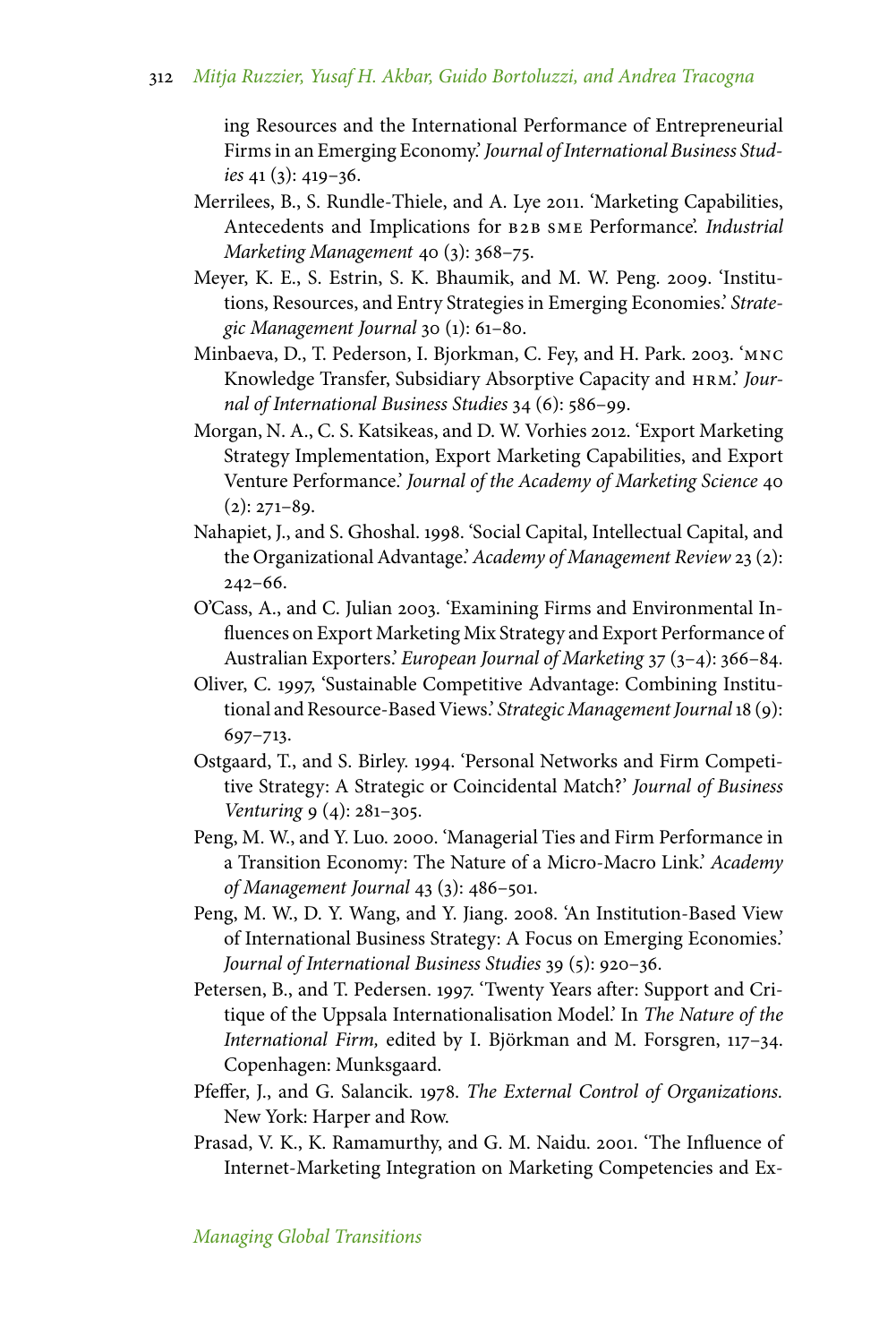port Performance.' *Journal of International Marketing* 9 (4): 82–110.

- Puck, J. F., D. Holtbrugge, and A. T. Mohr. 2009. 'Beyond Entry Mode Choice: Explaining the Conversion of Joint Ventures into Wholly Owned Subsidiaries in the People's Republic of China.' *Journal of International Business Studies* 40:388–404.
- Ruzzier, M., and B. Antoncic. 2007. 'Social Capital and sme Internationalization: An Empirical Examination.' *Transformations in Business and Economics* 6 (1): 122–38.
- Ruzzier, M., R. D. Hisrich, and B. Antoncic. 2006. 'sme Internationalization Research: Past, Present, and Future.' *Journal of Small Business and Enterprise Development* 13 (4): 476–97.
- Sandberg, S. 2014, 'Experiential Knowledge Antecedents of the sme Network Node Configuration in Emerging Market Business Networks.' *International Business Review* 23 (1): 20–9.
- Shepherd, D. A., E. J. Douglas, and M. Shanley. (2000). 'New Venture Survival: Ignorance, External Shocks, and Risk Reduction Strategies.' *Journal of Business Venturing* 15 (5): 393–410.
- Sousa, C. M., and F. Bradley. 2008. 'Antecedents of International Pricing Adaptation and Export Performance.' *Journal of World Business* 43 (3): 307–20.
- Steenkamp, J. B. E. M. 2005. 'Moving out of the U.S. Silo: A Call to Arms for Conducting International Marketing Research.' *Journal of Marketing* 69 $(4)$ : 6–8.
- Stinchcombe, A. L. 1965. 'Social Structure and Organizations.' In *Handbook of Organizations,* edited by J. March, 142–93. Chicago: Rand McNally.
- Swoboda, B., E. Olejnik, and D. Morschett. 2011. 'Changes in Foreign Operation Modes: Stimuli for Increases Versus Reductions.' *International Business Review* 20 (5): 578–90.
- Teece, D., G. Pisano, and A. Shuen. 1997. 'Dynamic Capabilities and Strategic Management.' *Strategic Management Journal* 18 (7): 509–33.
- Vianelli, D., P. De Luca, and G. Bortoluzzi. 2012. 'Distribution Channel Governance and Value of "Made in Italy" Products in the Chinese Market.' In *International Marketing and the Country of Origin Effect,* edited by G. Bertoli, and R. Resciniti, 133–53. Cheltenham: Edward Elgar.
- Vorhies, D., and N. Morgan. 2005. 'Benchmarking Marketing Capabilities for Sustainable Competitive Advantage.' *Journal of Marketing* 69 (1): 80–94.
- Weerawardena, J. 2003. 'The Role of Marketing Capability in Innovation-Based Competitive Strategy.' *Journal of Strategic Marketing* 11 (1): 15–35.
- Welter, F., and D. Smallbone. 2011, 'Institutional Perspectives on Entrepreneurial Behavior in Challenging Environments.' *Journal of Small Business Management* 49 (1): 107–25.